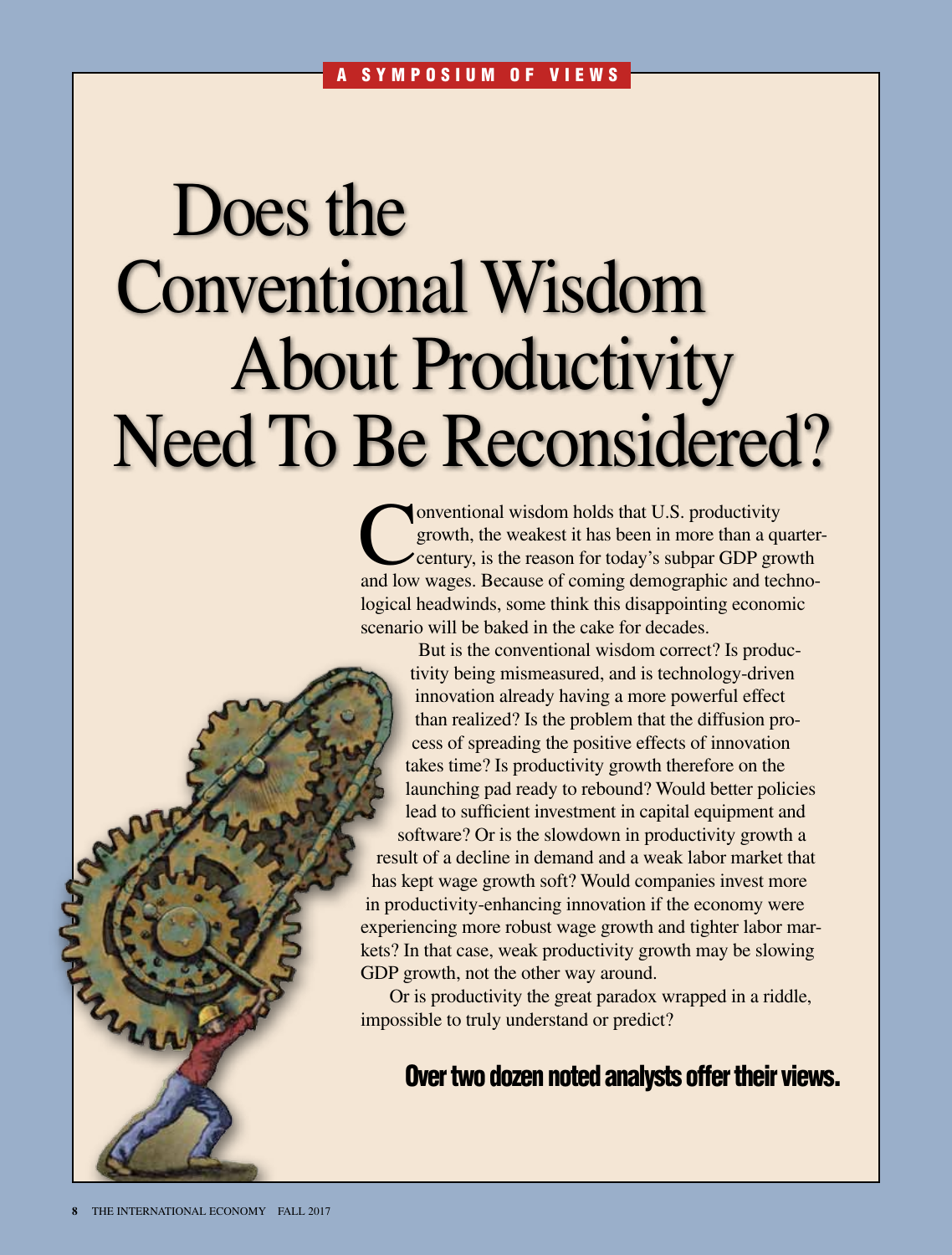

*Look closely at the decade from 1997 to 2007.*

Martin Feldstein *George F. Baker Professor of Economics, Harvard University, and President Emeritus, National Bureau for Economic Research*

The conventional wisdom is that labor productivity<br>
(that is, nonfarm business output per hour worked<br>
by employees in the nonfarm business sector) has<br>
grown only very slowly over the long term and that the he conventional wisdom is that labor productivity (that is, nonfarm business output per hour worked by employees in the nonfarm business sector) has rate of productivity growth has recently experienced a surprisingly sharp decline. Both aspects need to be reconsidered.

The official measure of the growth rate of productivity over the past sixty years (ending in the second quarter of 2017) has been just 2.0 percent. I believe this is an underestimate and may be a substantial underestimate.

As I have explained elsewhere (*Journal of Economic Perspectives,* Spring 2017), the growth rate of real output is underestimated because the official statistics do not accurately reflect the contribution to real output of quality improvements and of new products. The underestimate of real output growth translates directly into an underestimate of the growth of productivity.

While it is impossible to know by how much the true growth rate of real output has been underestimated, I believe it could be as much as 2 percent a year. If that is true, it would double the long-term growth of productivity.

The official productivity growth rate has declined to just 1.2 percent in the most recent decade (to the second quarter of 2017) from 2.8 percent in the previous decade. But this just brings the average productivity growth over the past twenty years back to the exact 2.0 percent average of the previous forty years.

The anomaly worth studying may therefore be the sharp rise in productivity growth from 1997 to 2007. Researchers who are concerned about the low productivity growth in the past decade should instead be asking why the decade from 1997 to 2007 was an outlier with the productivity growth rate rising sharply from the rate during the previous forty years.



*The productivity growth heyday of the mid-twentieth century is nowhere in sight.*

Robert J. Gordon *Stanley G. Harris Professor in the Social Sciences, Northwestern University*

**Many recent discussions of the U.S. productivity**<br>from the rapid 2.5 percent annual pace briefly<br>asking a hattuary 106 and 2004 to the label briefly growth slowdown focus on the sharp slowdown from the rapid 2.5 percent annual pace briefly achieved between 1996 and 2004 to the 1.1 percent that the economy has registered since 2004. I prefer to take a longer view and emphasize the two stages of the slowdown, the first step downward occurring between the 2.8 percent registered over the five epochal decades from 1920 to 1970 to 1.8 percent from 1970 to 2004, followed by the second step downward to 1.1 percent since 2004. And things are getting worse, not better, as the rate between mid-2010 and mid-2017 was only 0.6 percent (all these numbers refer to the total economy, not the private economy).

The United States is not alone in experiencing this slowdown, as Western Europe and Japan have experienced even more severe decelerations from productivity growth rates well above that of the United States prior to 1996 to an even slower pace than the United States over the past decade. This common experience of slowdown suggests a common explanation, that innovation today while many-faceted and ongoing—does not have as great an impact on productivity growth as earlier generations of inventions.

The devastating loss of power and shortages of fuel after the recent hurricane in Puerto Rico stand as reminders of how fundamental were the invention of electricity and the internal combustion engine to the functioning of the modern economy. The post-1970 digital revolution made possible by personal computers turned out to have less impact on productivity growth than earlier inventions, and the transition those computers achieved in business methods from typewriters, paper files, and mechanical calculators to our current world of wordprocessing and spreadsheet software, broadband, web access, and search engines, was largely completed by 2006. Smartphones are ubiquitous but are mainly used by consumers for social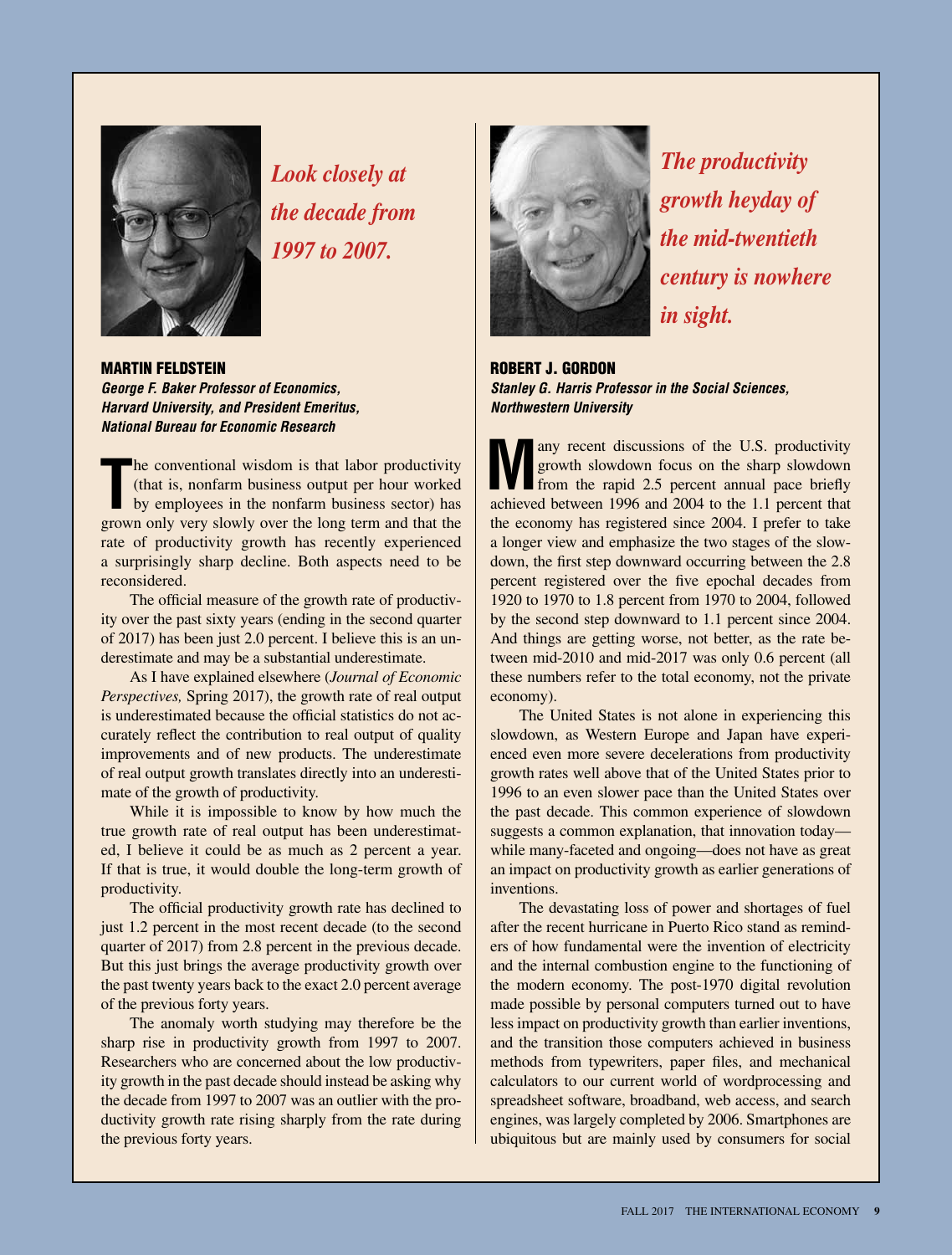networks and photography rather than as tools to boost business productivity growth.

Some critics claim that productivity growth is currently understated because of mismeasurement, due to the upward bias in price indexes that fails to take account of the benefits of quality change and new products. But this has always been true, and so is not a source of slower productivity growth now than earlier in the twenty-first century, for which a case can be made that the benefits of the transition from horses to motor vehicles, or from the scrub board to the automatic washing machine, or of the invention of elevators, subways, and commercial air travel, caused even more measurement bias than the arrival of smartphones in the past decade. Similarly, unmeasured consumer benefits from medical advances must be assessed in comparison with the conquest of infectious diseases and infant mortality that allowed life expectancy to grow twice as fast in the first half of the twentieth century as in the last half.

Surely productivity growth will revive soon from the unprecedented 0.6 percent growth rate of the last seven years. As the unemployment rate inches down toward 4.0 percent, labor shortages are emerging that will revive investment in labor-saving devices. But the productivity growth heyday of the mid-twentieth century, with growth rates of close to 3 percent for five straight decades, is nowhere in sight.



*Technological developments bring benefits, but also negative side effects that may contribute to the slowdown in productivity and growth.*

Jeffrey A. Frankel *Harpel Professor of Capital Formation and Growth, Harvard University's Kennedy School*

There are a variety of e<br>
growth rates in product<br>
observed in recent year<br>
nations involve technology. here are a variety of explanations for the declining growth rates in productivity and GDP that have been observed in recent years. The most prominent expla-

On the one hand, Robert Gordon (2016) has argued persuasively that we should not expect information and communications technology and other technological innovations of recent years to have as big an economic payoff as electricity, the automobile, and other technological revolutions of the past. On the other hand, Martin Feldstein (2017) has argued persuasively that productivity growth is higher than we realize because government statistics "grossly understate the value of improvements in the quality of existing goods and services" and "don't even try to measure the full contribution" of new goods and services, and that these measurement errors are probably becoming more important over time.

Not much attention has been given to another possibility: while information and communications technology and other technological developments bring many heralded benefits, they have some less-heralded negative sideeffects that may contribute to the slowdown in productivity and growth. At the risk of being thought a Luddite, I offer a partial list.

- The advantages of each new incarnation of computer software or hardware are partially offset by the hours that everyone has to spend learning how to use the latest iteration.
- Employees spend part of each workday on nonwork emails, social media, internet videos, and videogames. Even work-related emails can interfere with productivity because of excessive interruption of concentration.
- $\blacksquare$  Addictive videogames may undermine job skills and hours worked for some of the young. A recent study by Mark Aguiar and co-authors finds recreational computer activities partly explain a decline in labor supply by men ages twenty-one to thirty.
- $\blacksquare$  I will try to forebear expanding into things that merely undermine quality of life without showing up in the productivity statistics. (Have you stopped answering your phone due to the proliferation of robocalls? And how about the dangers of texting while driving?) But spam, viruses, and security breaches impose big costs on businesses as well as on households.
- Those are just negative side effects of information technology. A list of other technological innovations with obvious downsides would include opiates, advanced weaponry, and more.

To be clear, I am not suggesting that the net effects of recent technological advances are negative. But some innovations have negative side effects, including for productivity, and they seem often to be ignored.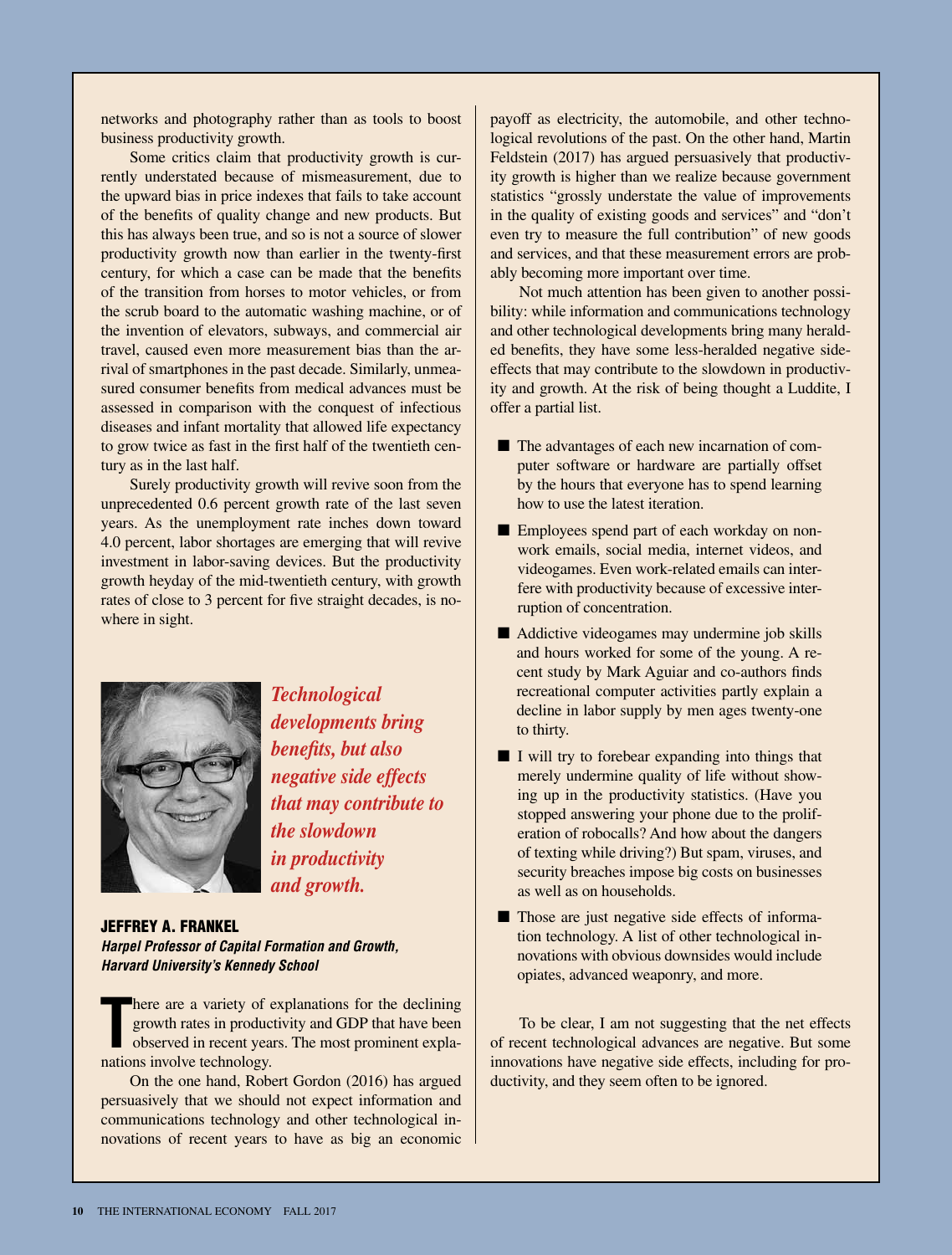

*I remain a technooptimist. We can be confident that this will change. We just can't say when.*

Barry Eichengreen *George C. Pardee and Helen N. Pardee Professor of Economics and Political Science, University of California, Berkeley*

**I** n approaching this question, a considerable dose of humility is in order. We—meaning economists, technologists, and policymakers alike—don't have a very good record of forecasting productivity growth. Few contemporary observers anticipated that the 1930s would be a decade of exceptionally fast productivity growth in the United States. Alvin Hansen then famously forecast continued stagnation on the eve of the post-World War II acceleration in productivity growth. The economics profession utterly failed to anticipate the post-1973 productivity slowdown. The acceleration in productivity growth around 1995 came as a surprise to most observers, as did the renewed slowdown around 2005. And the slow pace of productivity growth not just in the United States but globally following the global financial crisis, once again, was not widely anticipated. This is reason for caution when making forecasts. To my mind, it is reason for making conservative assumptions, including the possibility of large unanticipated variations, when using estimates of future productivity growth as inputs into policy.

But if you force me to throw caution to the wind, I remain a techno-optimist. I see no evidence that the progress of science and technology is slowing down. What I see is the need to further reorganize how enterprises interact with their customers and organize their workforce to better exploit the productivity-enhancing potential of new technologies. My own favorite example is electronic medical records. At the moment, with the transition from handwritten charts and transcriptions, doctors are being forced to grapple with unfamiliar software and awkward laptops, and to re-input old information along with new. Different electronic recordkeeping systems are incompatible, and it remains impossible to transmit information across platforms. New technology is therefore a drag on productivity rather than a boost. With more time to adjust and more work on systems compatibility, we can be confident that this will change. We just can't say when.



*We do not have to fully understand the productivity problem in order to do something about it.*

Rudolph G. Penner *Institute Fellow, Urban Institute, and Former Director, Congressional Budget Office* 

The "conventional wisdom about productivity" might<br>better be labeled a "state of ignorance." We do not real-<br>ly understand productivity or the reason that its growth<br>has slowed so significantly in recent years. Therefore, he "conventional wisdom about productivity" might better be labeled a "state of ignorance." We do not really understand productivity or the reason that its growth dangerous to assume that the slowdown is a temporary phenomenon that will cure itself if we give it more time.

However, being in a state of ignorance does not mean that we are paralyzed when providing policy advice. We may not understand all the determinants of productivity, but we do understand a few, and that limited understanding can shape policies. For example, enhanced business investment will improve labor productivity if it is efficiently allocated. That increases the importance of pursuing a tax reform that reduces distortions in investment decisions and that focuses on encouraging new investment. Expensing would do that and it is a shame that the Administration's recent proposal promises it for only five years. The tax cuts now being emphasized lose a lot of revenue and do little more than provide capital gains on old investment.

Of course, reducing future budget deficits would provide more domestic savings to finance investment, but neither political party is much interested in that.

Increasing the average skill level of the labor force would also increase labor productivity. It is difficult to design general purpose labor training programs that provide sufficient wage increases to compensate participants for taking time off for the program, but recent sector-specific training programs seem to hold more promise.

An immigration policy that emphasizes skills and education is a more direct approach to the problem. Canada does this and it appears to have been successful. Our policies emphasize humanitarian considerations by giving priority to uniting families. We need not do less of that if we are willing to increase the total number of immigrants.

Increased federal nondefense spending on research and development should also help productivity growth. Its relative importance grew in the years after World War II to about 1 percent of GDP by the mid-1960s. It has been on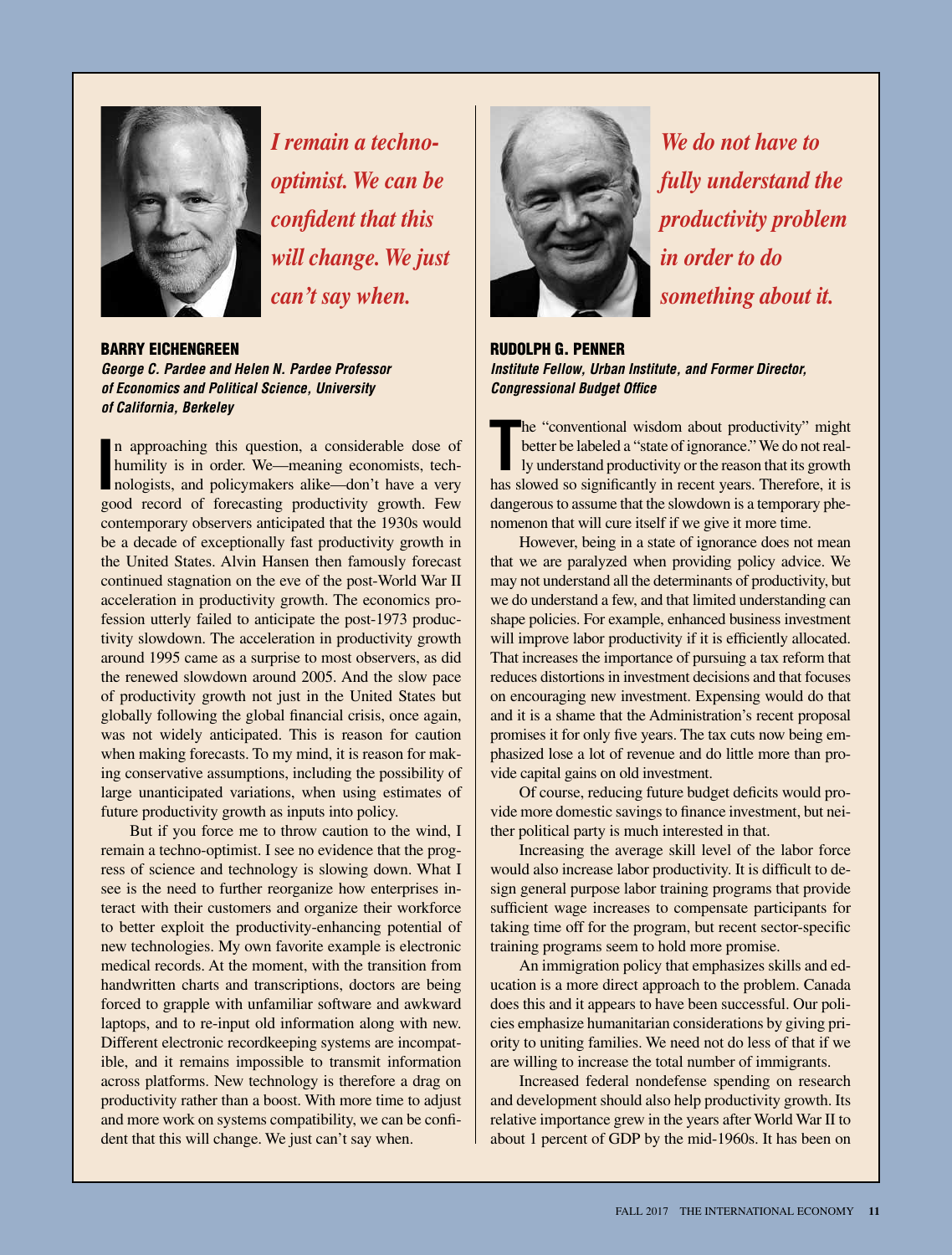a downward trend ever since, falling to only 0.3 percent of GDP in fiscal 2016. It is but one of many federal activities that is being crowded out by the inexorable growth of Social Security and health spending.

We do not have to fully understand the productivity problem in order to do something about it. The policies outlined above provide a start. We think that we know the direction of their effects even if we do not know the magnitude.



*Assume productivity growth between 1.5 and 2 percent going forward.*

#### Jason Furman

*Professor of the Practice of Economic Policy, Harvard University's Kennedy School, and Senior Fellow, Peterson Institute for International Economics*

**P** erhaps the biggest surprise about the growth slowdown over the last decade is that it was not, in fact, a surprise. It was predictable and predicted. In fact, we might want to ask why growth rates have been surprisingly high in recent years, not why they have been so low.

This may surprise you. Growth has generally come in below forecasts almost every year for the last decade. And the economy is now 12 percent below where the Congressional Budget Office had expected it to be in its forecast a decade ago. These forecasts were, in retrospect, giddily overoptimistic (I say this as someone who was responsible for some of them), overweighting what, in retrospect, was the unusual and temporary experience of rapid productivity growth from 1995 to 2005 while ignoring the longer sweep of economic history.

The forecasts that turned out to be correct—or even too pessimistic—were the ones made earlier, in the 1990s and first years of the 2000s. Projections from the Government Accountability Office, the Congressional Budget Office, and the Social Security trustees in the mid-1990s all projected that growth from 2010 to 2020 would be below 2 percent. No one predicted the Great Recession but the Social Security trustees might as well have—in 1999 they predicted that the economy would grow at an annual rate of 2 percent through 2016—almost exactly the rate it actually grew.

These forecasts understood that labor force growth was going to slow dramatically as the first baby boom became eligible for Social Security starting in 2008, turning into the first wave of a retirement boom with prime-age population growth slowing from its previous high of more than 2 percent in the 1980s to essentially zero. More importantly, these forecasts also placed more weight on the longer sweep of history than on the tech bubble.

This experience contains two important lessons for thinking about the future of economic growth. The first is that some parts of growth are readily predictable, specifically demography, and we ignore these at our peril. The good news is that there is no other shoe to drop on demography we have seen just about the most unfavorable growth rates of the potential labor force we are going to see. The bad news is that these unfavorable growth rates will continue.

The second lesson is the danger of overweighting very recent experiences in predicting over longer stretches of time. This appears, in retrospect, to have been at least part of the error that forecasters made at the time. The Congressional Budget Office's pre-crisis forecasts, for example, assumed that productivity growth going forward would be closer to productivity growth during the two best postwar periods of growth, rather than the average rate from 1973 to 2005.

Heeding these two lessons, it would be reasonable to assume productivity growth between 1.5 and 2 percent going forward—the experience of the last half-century which together with our demography would result in overall growth a bit below 2 percent going forward. We should try our best to get higher than this, but it would be a mistake to assume in advance that we will succeed.



*Both views tired impotence and dangerous omnipotence are wrong.*

Bret Swanson *President, Entropy Economics, and Fellow, U.S. Chamber of Commerce Foundation*

**T** he recent productivity slowdown is real but does not signal sustained stagnation. Robert Gordon argues we are out of ideas, and thus productivity will remain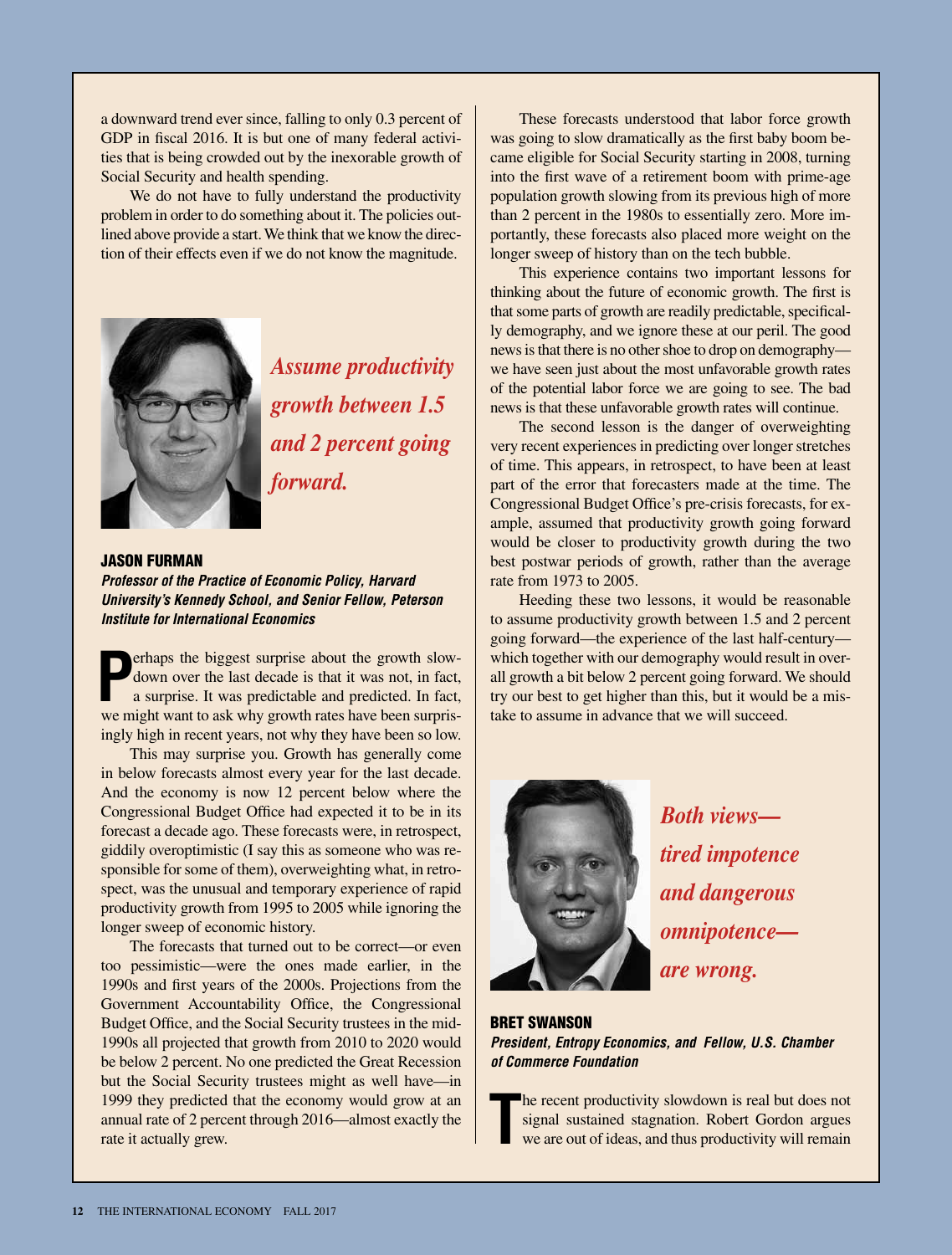low; Elon Musk argues technology is so powerful that it will soon take all the jobs. I think both views—tired impotence and dangerous omnipotence—are wrong.

Technology is still powerful. We just haven't had enough of it in the right places. Over the last fifteen years, productivity in the digital industries in the United States grew 2.7 percent annually. Productivity growth in the physical industries, however, was just 0.7 percent. Why the disparity? Maybe because the physical industries—healthcare, transportation, manufacturing, education, retail—account for 70 percent of economic output but make just 30 percent of the investments in information technology.

Entrepreneurs in the digital industries have used information technology not only to make existing processes more efficient but, more importantly, to launch new and explosive products and platforms. I think this "information gap" is an important factor in the physical industries' lagging innovation.

What should we do about it? Fortunately, many of the physical industries are on the cusp of transformations into information industries. It was relatively easy to exploit infotech in data-rich industries like media and finance. Applying infotech to more tangible processes was a bigger challenge. Now, however, we are learning how to connect the physical world and infuse it with intelligence. Data-driven healthcare, smart transportation platforms, and lifelong online education are just a few examples where greater infotech intensity will make products and services radically better and cheaper.

Government policy can either retard or accelerate this process. Many of the physical industries happen to be heavily regulated with loads of outdated rules that discourage competition and innovation. It's why, for example, thirty years on we still do not have ubiquitous electronic health records. Unleashing radical entrepreneurship in healthcare and education could jolt these sectors from productivity laggards to leaders.

The physical economy labors under additional policy burdens in tax and finance. Technology has enjoyed deep venture capital markets and a number of large, acquisitive firms who provide "exit" opportunities for startups. The bulk of the physical economy, however, enjoys many fewer funding possibilities. With the IPO market closed for the last fifteen years and bank lending severely constrained after the financial crisis, small- and medium-sized firms struggled to invest.

The anticompetitive U.S. corporate tax code, meanwhile, discourages domestic investment, especially in more capital-intensive, lower-margin sectors. These two factors compound the productivity plunge in the physical economy. Freeing up financing for the physical economy—via smarter monetary and banking policy and through tax reform—would encourage the massive investments needed to transform these sectors.

We do underestimate the productivity and output of some sectors, especially information technologies (see especially David Byrne, Steve Oliner, and Dan Sichel). But correcting for these mismeasurements in the digital economy only deepens the productivity slowdown in the bulk of the non-technology economy and strengthens our case: unleashing the rest of the economy to innovate with information will revive economic growth over the next two decades.



*The events since World War II that affected productivity are unlikely to happen again.*

#### James K. Galbraith

*Lloyd M. Bentsen, Jr., Chair in Government/Business Relations and Professor of Government, Lyndon B. Johnson School of Public Affairs, University of Texas at Austin*

**M**y 2014 book, *The End of Normal,* deals with this question in detail. Here's a brief adaptation: In the postwar growth years, the effect of the car and truck and the aircraft, of the suburb and the appliance, was to make possible a growth in total employment, absolutely and in relation to the population, even greater than the prior collapse of the horse-and-plow economy had reduced it. At the same time, the family became the well-spring of mass effective demand. As machines replaced family labor, GDP grew by a process of substitution. Eventually the family house became a bulwark of purchasing power, detaching the ability to spend, for a time, from the ability to earn.

With the digital technologies and the financial crisis, these effects are reversed. The price of the equipment required to make the new digital products falls, so the share of business investment in GDP also falls. The equipment is imported, also a subtraction from GDP. And digital products replace marketable output. Communications, information, education, entertainment, and retail sales, previously paid for on a per-unit basis, start arriving for free. They are still part of life, of activity, but they drop out from the economy. They no longer provide income, and so they no longer provide jobs or form part of what we measure as economic growth. The new technologies save both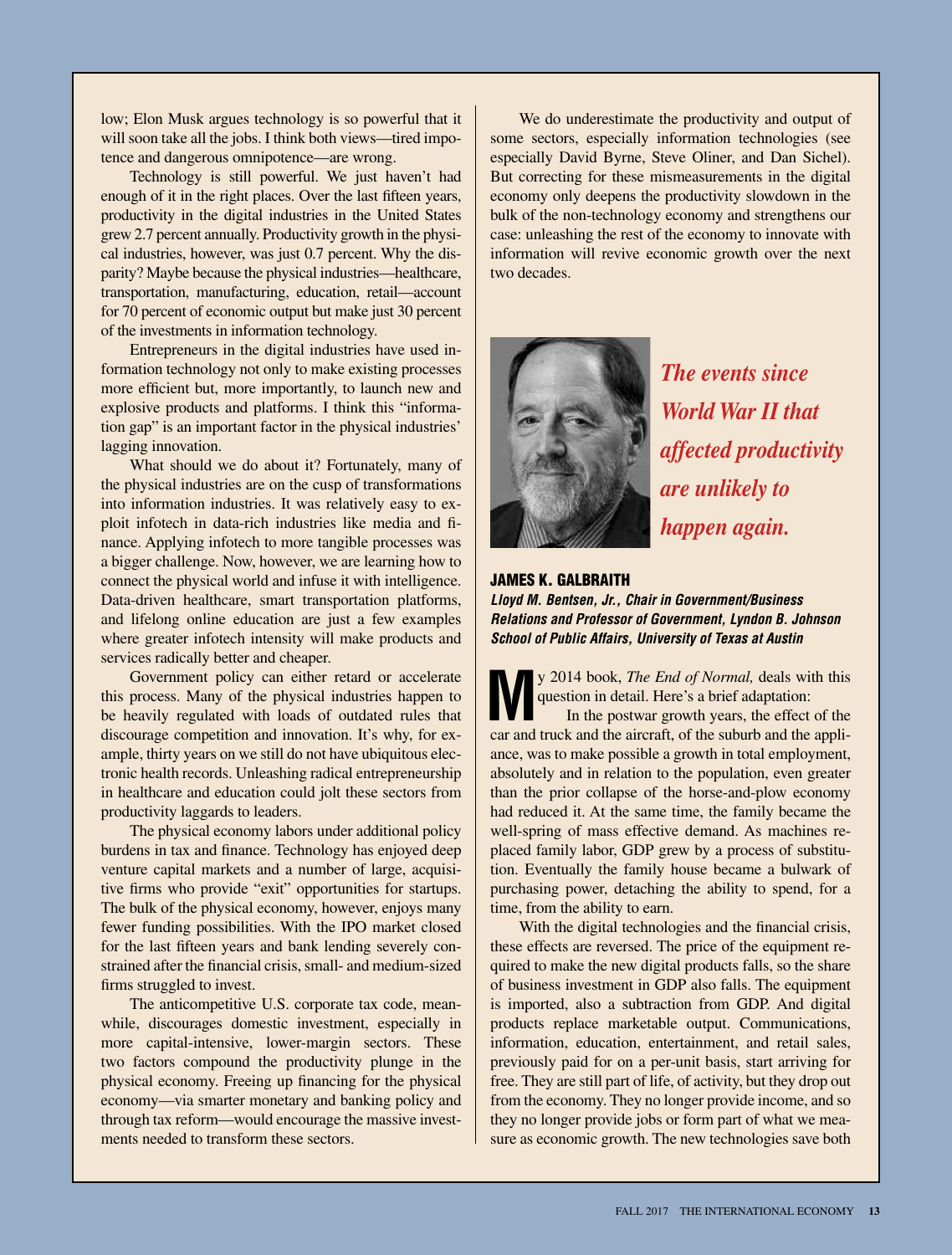labor and capital, reducing GDP growth, which accounts for the fact that measured productivity has not increased.

On the financial side, the middle class has moved from being cash-wealthy, to being house-wealthy-butindebted and now, in deep financial trouble. Working off debts—and caution about incurring new ones—remains the way forward. And so the great well from which we drew high-employment prosperity in all of living memory has gone dry, and the alternatives—exports, business investment, and government spending—are all too shallow to make up the deficiency.

The normal response of economists to creative destruction has been to wave it away: something will turn up. Theorists of the "real business cycle" assume a cycle: if there is a downturn, an upturn will follow. Modern Keynesians argue that more spending can always bring the creation of more jobs. But contrary to the real business cycle theorists, technology does not move in smooth, repeating waves. The scope of a technology and its effects on the workforce depend on its characteristics. The new digital technologies don't increase output; they exist mainly to cut costs and to capture market share. And given more money, consumers will mainly pay down debt. Given more money, businesses will mainly try to cut costs. Given more money, but not better borrowers or business prospects, banks do nothing at all. The great contingent events of the last century which created conditions for sustained growth—such as the effect of World War II on the financial wealth of American households into the 1950s—happened once. There is no compelling reason to expect them to happen again.



*Consider the perverse effect of corporate affirmative action.*

Edward N. Luttwak *Senior Associate, Center for Strategic and International Studies*

**P** roductivity growth is the summation of several things, notably including technological advancement, but insofar as it also requires better work by existing workers, a lower rate of growth would appear to be "over-determined."

To begin with, there is the smartphone factor: properly dutiful employees do not of course watch films or football games during working hours, but even they cannot entirely focus on their work—they really must keep up with husbands, wives, lovers, mistresses, children, uncles in hospital…and close friends, of course. Those urgent familial and social duties done, they are ready to focus on their work, with just a quick look at the sports news.

Distraction there has always been, so the smartphone syndrome merely increases it to some unknown degree (though the frequency of known smartphone vehicular accidents suggests that there must be a lot of it), but "incorporated disaffection" is a much newer phenomenon.

Employees in small enterprises may or may not like their bosses, but in corporate America that hardly matters: it is a common managerial duty to control costs, including, of course, manpower costs, and if possible to reduce them, which can most often be done by dismissing employees. At the highest corporate level, stock options can directly reward managers if they fire employees, an action commonly interpreted by analysts and advised investors as evidence of profitably "tough-minded" management.

This has been going on for a long time, but the difference now is that the secret is out, the phrase "stock options" is no longer exotic, and very many employees therefore now see themselves as the herbivores down below constantly being sized up by the carnivores higher up for profitable disposal. Given that, few are likely to emulate the Toyota employees who sneak back into the plant after their shift because they suddenly seem to remember leaving a tool in a car, but then no Toyota manager has ever earned one more yen because he fired employees.

Then there is the educational effect of social media content, to wit the very low ratio of words to images. Images are fun and require little or nothing by way of reading or writing skills, and that is why supervisors report plain illiteracy as a drag on productivity in very many tasks.

Finally there is the perverse effect of corporate affirmative action.

By now everyone has internalized the nexus between diversity and innovation that was first famously explained by the "marginal man" theory of the pioneering sociologist Georg Simmel, whose own original term *Fremde* (literally "stranger") denotes someone who has arrived inside while still retaining an outsider's different perspective that may allow him to see what insiders miss: the potential of the entirely new, of macro-innovation. Admiral Hyman G. Rickover, the fanatically determined developer of nuclear propulsion, exemplifies the type: born in Maków Mazowiecki in Russian-ruled Poland into a Yiddish-speaking, Hebrew-educated family, he arrived in the United States via bread-and-herring steerage into a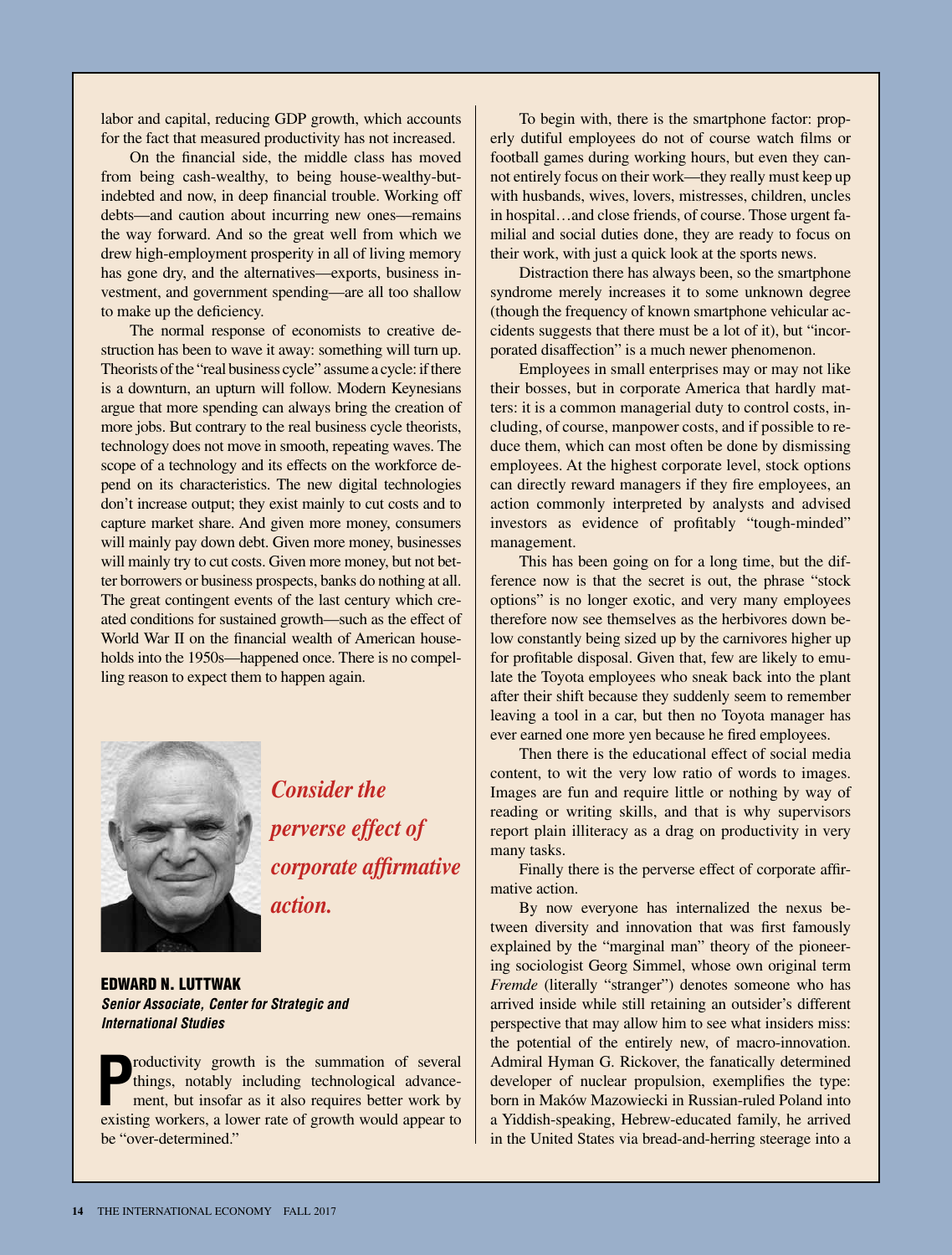life of acute poverty that forced him to work full-time as a telegram delivery boy while in high school, only to be rescued by a nomination to the U.S. Naval Academy by a Congressman on his route, where he nevertheless graduated with the highest grades.

There are plenty of contemporary young Americans who still today live in acute distress because of catastrophically bad parenting, many of whom belong to one of the castes scheduled for affirmative action; but the problem is that their high schools and even their colleges offer only snakes and no ladders, while most corporate employers for their part do not carefully look for Rickovers among them, but merely hasten to fill quotas all the more mechanically applied for being stridently denied.

Productivity growth is not a simple phenomenon, and all of the above is terribly simplistic. But as an old winemaker once said when confronted by contemporary oenological wizardry, "Wine can also be made with grapes."



*Change the tax system to shift the balance of investment incentives and returns.*

#### Jim O'Neill

*Former Commercial Secretary to the Treasury, United Kingdom, and former Chairman, Asset Management, Goldman Sachs International*

**I had responsibility for the productivity issue when I was**<br> **a** member of the Cameron government, working as<br> **Commercial Secretary to the Treasury under Chancellor**<br> **Caggage Chancel Secretary Lucy of thirds** beyond the a member of the Cameron government, working as George Osborne. I would think about these questions frequently, and still do.

On the measurement issue, I am in the camp that it is highly likely the productivity data is not measured accurately especially in the service sector of the economy, because it is extremely difficult to measure the output of many service sector businesses and firms. Given how service sector-driven the U.S. and UK economies are, then it is probably the case that overall GDP is under-recorded, and with it, productivity.

Despite this belief, I also believe it is dangerous to explain the productivity issue exclusively as a data management problem. If actual productivity were that much

stronger than reported, then you would expect to see other symptoms of stronger productivity, including stronger government tax receipts and especially higher wages, as it is normal for productivity and wage performance to go hand-in-hand.

These thoughts, as well as many others, have led me to another view about the broad topic, which is quite simple but a bit unconventional. If you think about the issue from the very big picture, a company has the choice of employing labor and or capital—it can invest in people or machines. When I (and many other *TIE* contributors) were being trained in economics at school or college, it was standard belief there was some sort of rigidity in the labor markets, in that wages would only ever adjust upwards but never downwards when economic activity weakened and demand for workers slowed. This belief dominated 1960s and 1970s thinking, not least as there was a lot of evidence to support it.

Partly as a result of this, but also as a result of globalization, active government policies to reduce the power of trade unions, and of course technology, in many western economies including the United States for the past twenty to thirty years a labor market has emerged where both the supply and especially demand for labor is much more flexible. Indeed, it has shifted so much that, all else equal, it is easier, cheaper, and therefore more apparently profitable for companies to employ labor than capital. As a result, many economies, including that of the United States, have extremely strong employment conditions, but still weak wages. In the United Kingdom, we currently have historic records of overall and full-time employment.

This situation has been compounded by how policymakers have allowed the use of finance to evolve, and how corporate leaders can use finance. In my view, many publicly quoted companies across a number of industries are so driven by trying to report positive quarterly results to the markets, and use finance cleverly to bolster their aims, not least because their own remuneration is so strongly linked to their price-to-earnings ratio and overall stock market performance. I have become especially persuaded by the excessive and inappropriate use of share buy-backs to reduce the number of shares in circulation to boost ratios and boost reported goals. Why take genuine and very unpredictable long-term investment risk, when you can use cash to buy your own shares?

The consequence is persistently weak business investment, lopsided recovery but still strong supposed profits, but also weak productivity and weak wage growth. Policymakers should change this using the tax system to shift the balance of investment incentives and returns. Many corporate leaders, and others, often talk of too much long-term uncertainty when it comes to investing. But the future is always, and has always been, uncertain. We need to rebalance incentives.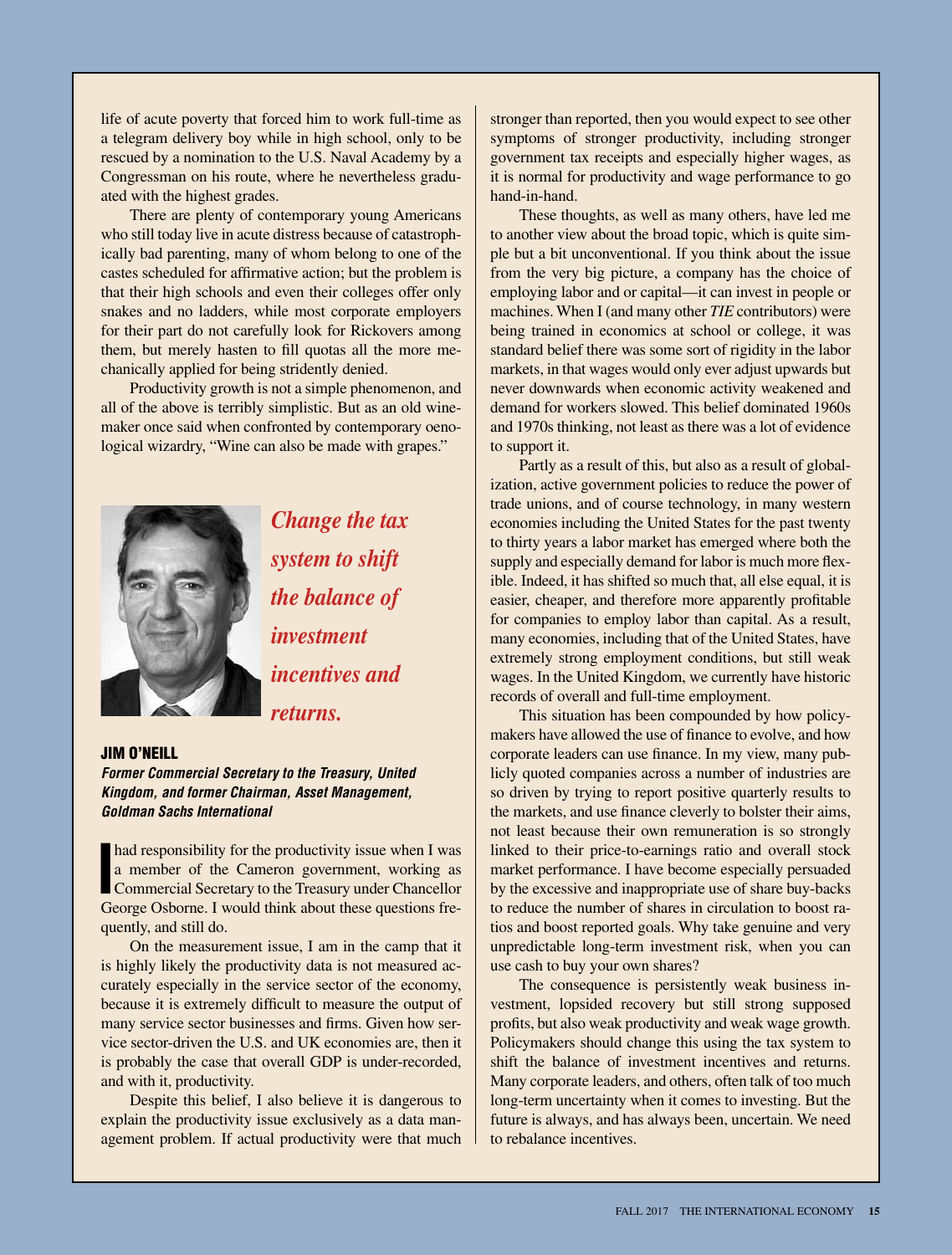

*As the infotech revolution spreads to the physical industries, we'll see an acceleration of productivity.*

#### Michael Mandel *Chief Economic Strategist, Progressive Policy Institute*

The United States is currently running a two-track economy. Digital industries, such as tech, telecom, content, finance and insurance, and professional and technical services, are showing strong performance on a he United States is currently running a two-track economy. Digital industries, such as tech, telecom, content, finance and insurance, and professional and variety of measures, including productivity, prices, and real wage growth. Meanwhile the physical industries manufacturing, construction, retail, transportation, healthcare, and accommodations—are performing quite poorly on these measures.

Why is this? The fast-growth digital industries simply are investing much more in information technology equipment and software per worker (which we will call infotech investment). The digital sector accounts for 25 percent of private sector employment, but 70 percent of infotech investment. Meanwhile, the physical sector accounts for 75 percent of private sector employment, but only 30 percent of infotech and software investment. So on average, infotech investment per worker is seven times higher in the digital industry compared to the physical sector.

Workers in the digital sector simply have much more IT available to them—and that shows up as faster productivity growth. Labor productivity in the digital sector has risen at a 2.6 percent annual rate since 2000 by my calculation, compared to a 1 percent annual rate in the physical sector (without healthcare and education included).

To focus further: In 2016, internet, software, and tech hardware (tech) companies invested \$26,000 per worker in infotech equipment and software, while manufacturing firms outside of tech invested only \$2,800 per worker in infotech. It perhaps should not be surprising that tech companies have much higher productivity growth than manufacturing (6.7 percent versus 2.3 percent).

However, we're beginning to see a movement towards "tech-enabling" physical industries, which should significantly accelerate their productivity growth. A case in point is ecommerce, which is transforming the retail/ wholesale/distribution sector by tech-enabling the movement of goods. Our analysis shows the shift to ecommerce since 2007 has created 400,000 jobs in ecommerce firms and fulfillment centers, while only costing 140,000 jobs in the brick-and-mortar retail industry. Moreover, the jobs in fulfillment centers pay 31 percent higher, on average, than brick-and-mortar retail jobs in the same area.

Ecommerce offers an important vision of the future. As other physical industries become tech-enabled, we may very well see a rise in productivity, wages, and good jobs, just like we did in the first half of the twentieth century.

In particular, the combination of 3D printing and ecommerce fulfillment networks may change the economics of local factories. Small-batch and custom local manufacturing, delivered rapidly to customers, may offer a compelling business model versus foreign competitors who produce in bulk and must ship the goods 10,000 miles.

The United States suffers from too little investment in information technology, not too much. As the information technology revolution spreads to the physical industries, we'll see an acceleration of productivity and a rise in living standards.



*Look to the lessons of the 1990s.*

J. W. Mason *Assistant Professor of Economics, John Jay College-CUNY, and Fellow, Roosevelt Institute*

stories that see the productivity slowdown as the result<br>of exogenous technological factors require a remark-<br>able coincidence—that the worst demand shock in of exogenous technological factors require a remarkable coincidence—that the worst demand shock in sixty years just happened to coincide with the worst shock to productivity growth. What's more, textbook macroeconomics says that such a negative supply shock should be inflationary. So even if we believe a technological story, we still need some other source of demand weakness in order to explain why we see low inflation and interest rates and not the reverse.

Coincidences do happen. But it would be simpler if we could find a way to link the fall in productivity growth with the financial crisis and deep recession.

It is not hard to find reasons why demand conditions could affect productivity growth, either directly or via the labor market. The incentive to substitute capital for labor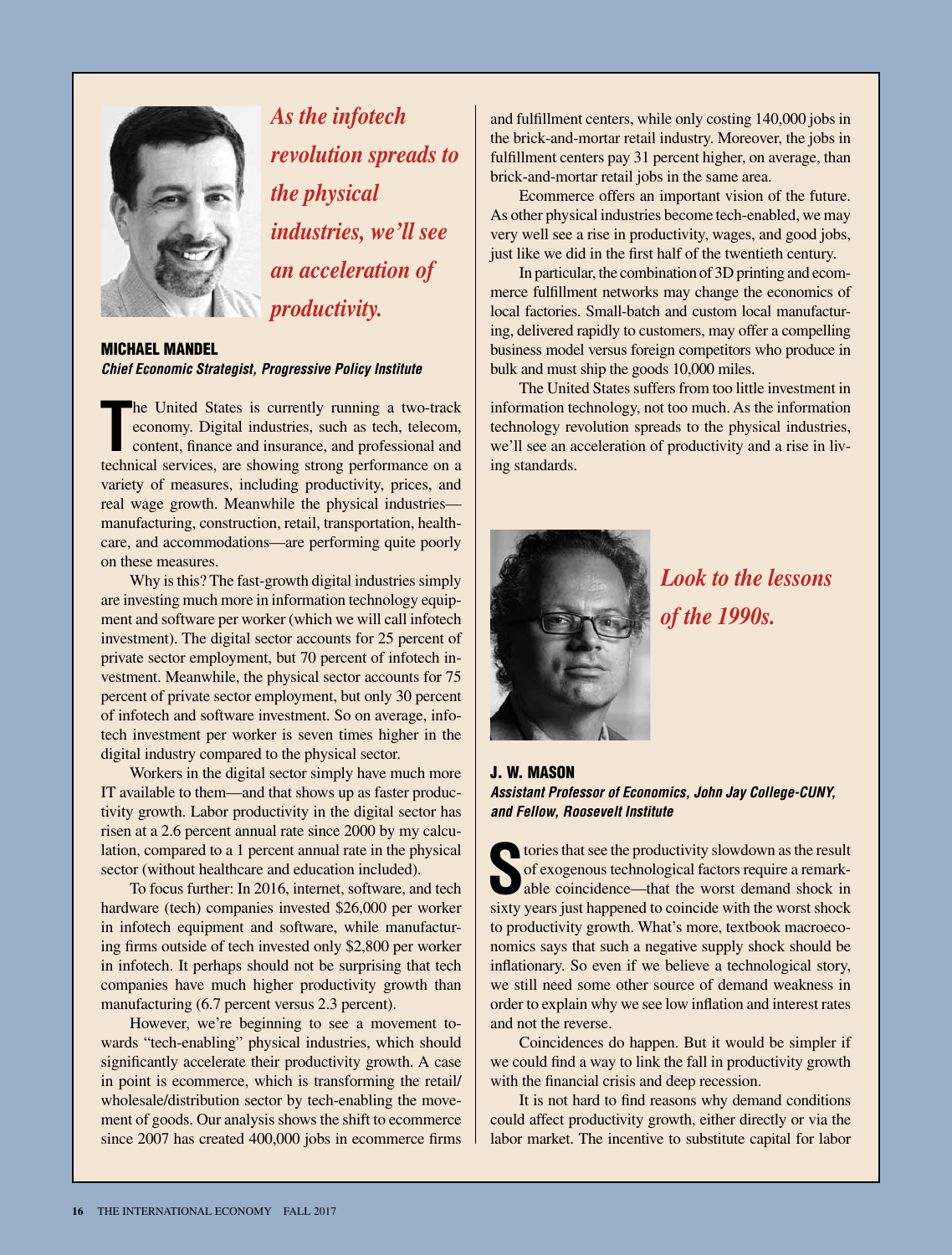is stronger when workers are scarce and wages are rising. Similarly, when labor is scarce, higher-productivity firms are more likely to bid workers away from lowerproductivity ones. Investment is also responsive to demand conditions—even if profits are high and credit is cheap, there is no reason to expand if existing capacity is underutilized. Since new technologies and business practices normally require new investment, weak demand will hold back productivity growth through that channel as well.

In other contexts, we have no problem explaining productivity growth this way. It's not controversial to suggest that in response to a higher minimum wage, businesses will look for ways to produce the same output with less labor. Fast food restaurants, say, may replace cash registers with automatic kiosks. Extended to the economy as a whole, this is a story of productivity responding endogenously to employment and wages. It implies that a "high pressure economy" with sustained low unemployment should see faster productivity growth—and a period of sustained weak demand, like the past decade, should see stagnant productivity.

It's interesting in this light to look back at the late 1990s, when both wages and productivity rose at well above their historical average rates. The conventional view is that the more rapid productivity growth created space for the rise in wages. But it's worth considering whether causality might run the other way. In a provocative essay ("Productivity and the Labor Market: The 1990s in Historical Perspective"), economic historian Gavin Wright argues that there is good reason to think it was accelerating wages that led to accelerating productivity, and not the other way round. Gains in productivity followed, rather than preceded, the pickup in real wage growth in the mid-1990s. Productivity gains of the 1990s did, of course, involve new uses of information technology. But much of those gains came in sectors such as retail, where the key technologies already existed ten or even twenty years earlier—but were not adopted without the pressure of rising wages.

The 1990s are relevant in another way. At that time, like today, the Fed faced the choice of raising rates in response to low measured unemployment, or holding them low until inflation actually rose. Alan Greenspan famously chose the second—in the face of many in the Fed who, like today's FOMC majority, favored a preemptive hike. Greenspan's willingness to hold rates low set the stage for the strongest, mostly broadly shared growth in a generation.

It is sometimes argued that the failure of forecasters a decade ago to predict the productivity slowdown was the result of their extrapolating too much from the 1990s. As I argue in a recent report for the Roosevelt Institute ("What Recovery? The Case for Continued Expansionary Policy at the Fed"), this is exactly backwards. For decades, monetary policy has been guided by a parable of the 1970s, about the dangers of letting demand run ahead of the economy's productive potential. In today's world of zero interest rates, jobless recoveries, and year after year of below-target inflation, this lesson has outlived its usefulness. It's time to pay more attention to the lesson of the 1990s, on the dangers of underestimating the economy's potential, and its responsiveness to demand.



*Policymakers should consider three paths to pursue.*

Roger B. Porter *IBM Professor of Business and Government, Harvard University*

There are some things in which we can have considerable confidence, while others remain puzzles. We are confident that productivity, perhaps more than any other economic measure, contributes to the standard here are some things in which we can have considerable confidence, while others remain puzzles. We are confident that productivity, perhaps more than of living in a society. It is also clear that measuring productivity is difficult. We underestimate economic growth and productivity in part because certain qualitative improvements are inadequately captured. Many public goods and quality-of-life measures to which we devote considerable resources are not included in the national income accounts. These include the cleanliness of the air we breathe and the water we drink, the safety of the products we consume and the places where we work all of which have improved significantly in recent decades and which are not reflected in the way in which we measure productivity. In these ways we are adding value that is unreported.

At the same time, many qualitative improvements in both goods and services are not easily measured with precision. In this respect as well, we may also underestimate the advances we have made. As in many other things in life, we do the best we can.

Productivity improvements in agriculture and manufacturing over the past century have been impressive. We also recognize that for reasons that are not fully clear, we have experienced a productivity slowdown in the United States during the past decade. While absolute productivity continues to rise, the growth rate, as currently measured, has slowed, averaging roughly 1 percent over the past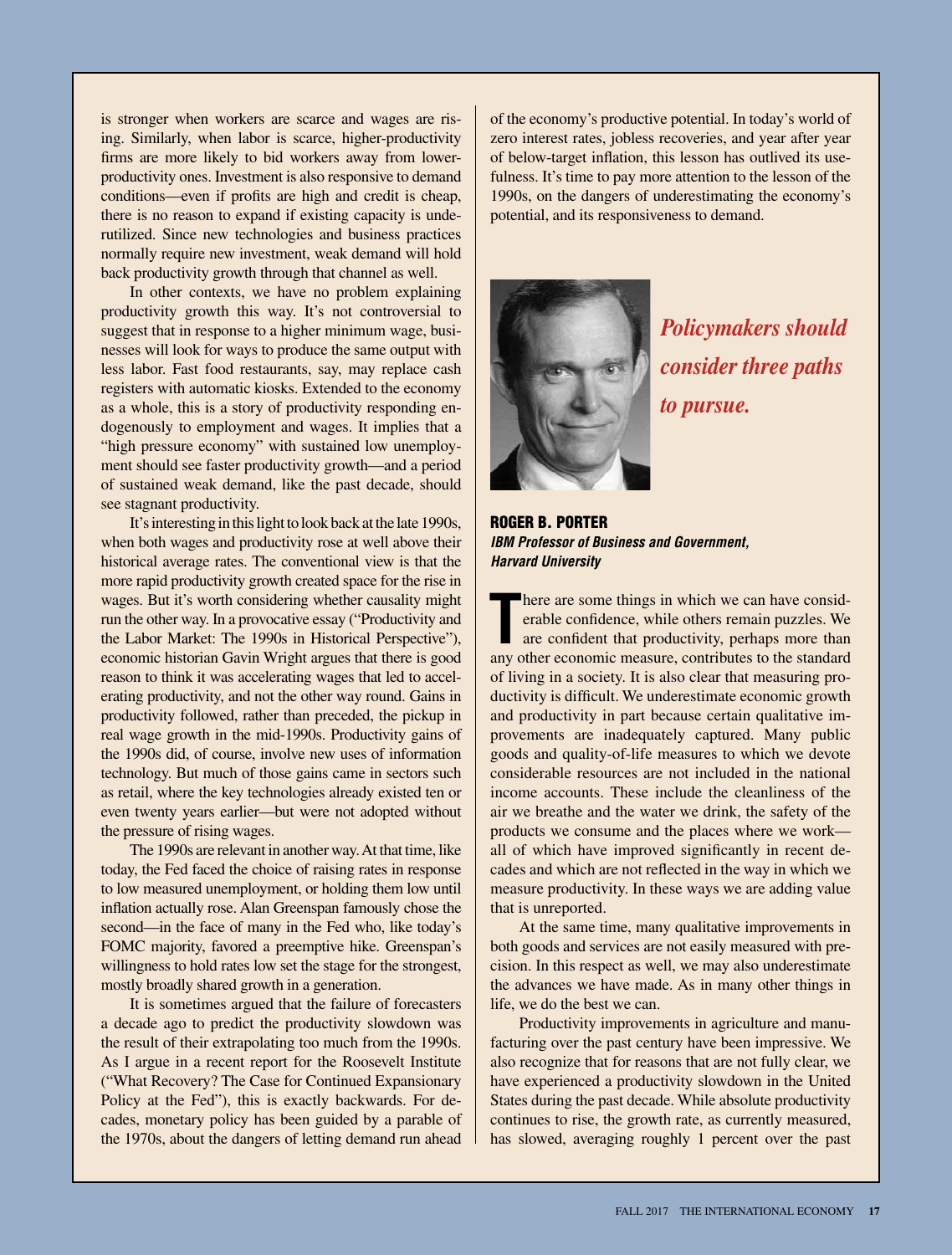decade, between one-third and one-half the productivity growth rate during the previous decade.

Whatever the measurement problems, productivity deserves priority attention. There are at least three important paths for policymakers to pursue. Each of them can contribute to enhancing productivity growth; none of them has the prospect of diminishing it.

The first is to adopt policies that will encourage investments in physical (plant and equipment), intellectual (research and development), and human capital (education and training). More capital per worker, fresh innovations, and greater ability to utilize those investments has a proven track record.

The second is to embrace policies, especially regulatory measures, which permit individuals and companies to deploy these investments efficiently. This is reflected in a host of ways including the flexibility of labor market arrangements, the efficiency of venture capital markets, the quality of labor-management relations, and the costs associated in complying with provisions in the tax code.

Finally, policymakers should embrace policies to enhance the competitiveness of an economy as measured by not tolerating monopolistic and oligopolistic behavior as reflected in antitrust laws and their enforcement, as well as in trade policies that create a level playing field for the healthy competition that spurs innovation.



*Stop the arbitrary pulverization of large, efficient enterprises.*

#### Michael Lind

*Visiting Professor, Lyndon B. Johnson School of Public Affairs, University of Texas in Austin, and co-author, with Robert D. Atkinson, of* **Big Is Beautiful: Debunking the Myth of Small Business** *(March 2018, MIT Press)*

**P** ublic policies to boost productivity growth need to be informed by the insights of the Schumpeterian school of innovation economics. Technological progress is not continuous, but consists of successive techno-economic paradigms, in which the economy periodically must be rebuilt on the basis of a radical new general-purpose technology such as the steam engine, the electric motor, the internal combustion engine, or the computer. According to the Schumpeterian school's sequence of inventioninnovation-diffusion, the invention of new technologies like the steam engine is followed by a period of entrepreneurial innovation that produces new products like steam locomotives, steamships, and steam-powered factories. Economywide productivity gains tend to occur during the subsequent diffusion phase, in which entire laggard sectors are modernized, often with the help of new infrastructure like railroads.

Where are we in the sequence? The basic elements of the information and communication technology paradigm were invented, largely with U.S. military funding, between the 1940s and the 1980s. This period was followed by the entrepreneur-centered innovation era that saw the development of the personal computer, the iPhone, and the internet. While macroeconomic factors such as the damage to demand from the Great Recession play a part in holding back productivity growth, the greatest danger is that the diffusion of information and communication technology, beyond the low-hanging fruit of telecommunications and accounting and finance to "old" industries like agriculture, manufacturing, and home construction, will be slowed or stalled by a combination of three factors: cheap-labor policies, legacy regulations, and too many small, inefficient firms.

Globalization can promote productivity growth if it enables the rise of transnational firms and supply chains that can deploy technology to reap economies of scale and scope and network effects. But making it easier for existing technology to be brought to low-wage workers abroad, or importing low-wage immigrants and guest workers to use existing technology at home, reduces the pressure on firms to invest in labor-saving, more productive equipment and organization that high wages caused by tight labor markets can provide. "Cheap-labor globalization" may boost GDP and yet retard per capita productivity growth.

Legacy regulations are another barrier to the diffusion of information and communication technology to vast sectors of the economy such as manufacturing, agriculture, transportation, health care, and energy. Because these sectors will continue to be regulated in the interest of public safety, the challenge is for entrepreneurs, existing firms, public authorities, and universities to work together to move from old regulatory systems to new ones adapted to the digital era. But vested interests that benefit from legacy legal and regulatory systems have an incentive to fight reforms that can threaten their profits or their existence.

Last but not least, we should expect that the proliferation of startups in the post-1980s innovation phase of information and communication technology is naturally being succeeded today by consolidation in the diffusion stage of the current techno-economic paradigm. Large firms with deep pockets and research and development budgets, along with "gazelles" that can scale up rapidly alone or in partnership with existing big firms, will tend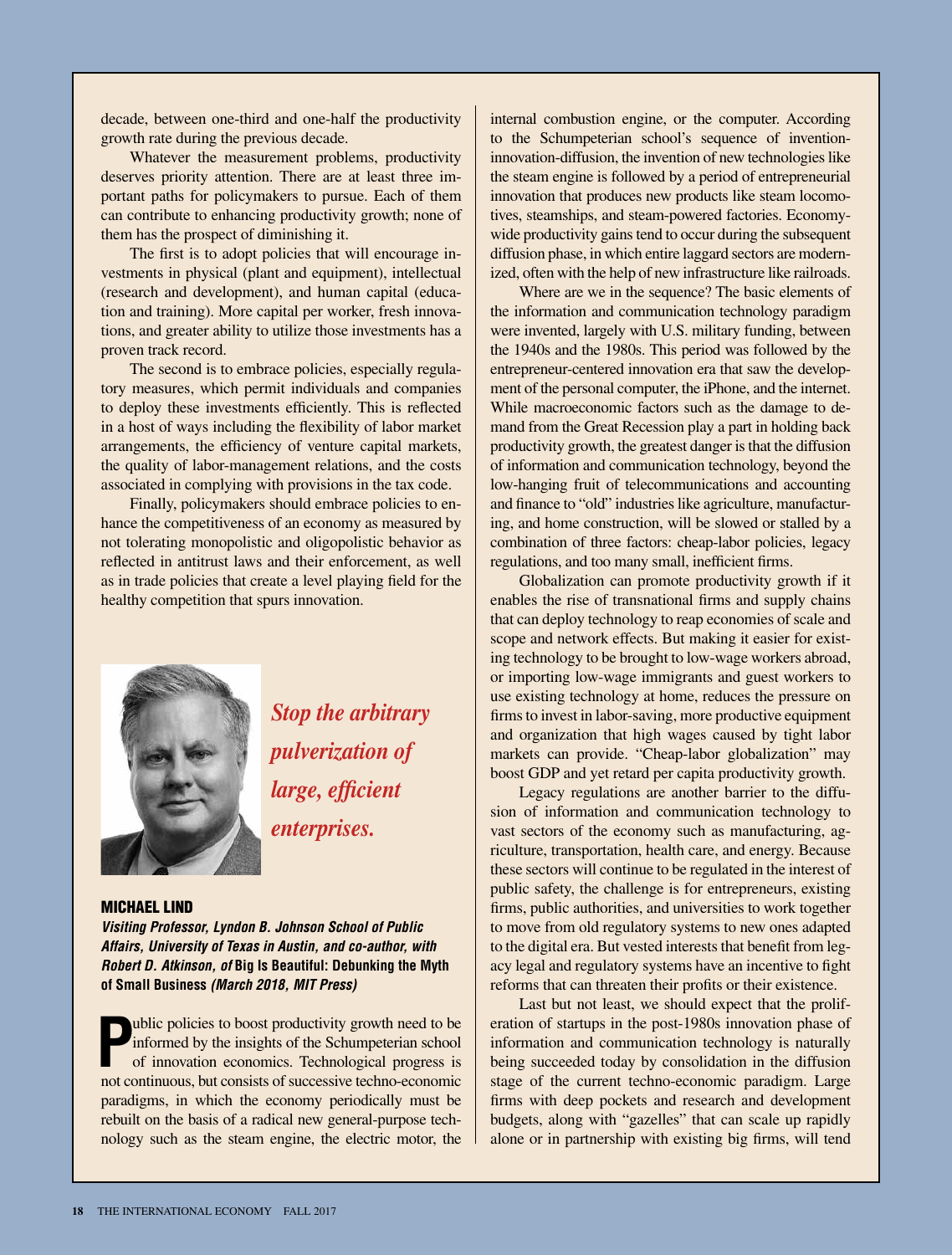to lead the modernization of the laggard sectors of the economy. This process can be expected to produce greater sectoral concentration by driving less-productive small enterprises into extinction. In a modern economy, technological progress is driven disproportionately by oligopolies and potential oligopolies at the technological frontier, not by the competition of vast numbers of low-profit, lowproductivity firms in highly fragmented markets.

The misguided revival of support for aggressive antitrust policy not only mistakes this normal evolutionary trend toward scale as a conspiracy against the public, but it also confuses the tiny number of innovative technologybased "gazelles" with the vast majority of mundane "momand-pop" businesses, which do not aspire to innovate and lack the capacity to do so. The harmful social side effects of concentration should be dealt with by policies other than the arbitrary pulverization of large, efficient enterprises.



*overstating price inflation and understating productivity advances.*

*We have been* 

Richard N. Cooper *Maurits C. Boas Professor of International Economics, Harvard University*

rowth in modern economies depends on advances in labor productivity, so a decline in such growth is obviously a concern. On conventional measures, productivity growth in the U.S. economy seems to have slowed, as it has in most other rich countries. The conventional measure involves increases in real gross domestic product divided by man-hours worked. Real GDP in turn involves deflating components of nominal GDP by price indices, to adjust for changes in the general price level. Thus, measuring "productivity" accurately requires lots of high-quality data plus some judgement about weights to be given to the various components.

There are reasons to believe this measurement has gotten worse over time, as the economy has shifted employment from goods to services, from wheat and steel to education and health care. Manufacturing employment fell from 17 million to 11 million over the period 1990 to 2015 (and agricultural employment from three million to

two million), while employment in private education and health care grew from 11 million to 22 million and state and local government employment (much of which is for education) grew from 15 million to 19 million.

What is the significance of these changes for overall productivity growth? We measure prices relatively well for agricultural and manufactured goods, hence also productivity, which involves changes in value of production divided by changes in prices. Prices are measured much less well for constantly advancing medical care. And for education and most government employment, we do not even try to measure productivity. Outputs are measured by inputs, for example, teacher-hours rather than what is taught. That is, productivity growth in these (growing) sectors is assumed to be zero. I am prepared to concede that the subject of economics has not advanced much over the last half-century. But the content of science courses, especially biology and geology, has been radically transformed. Students are learning much more today than in the past, and the content is continually improving. That is, there would be great advances in productivity if we measured educational outputs rather than inputs.

As the share of employment in well-measured goods production declines and that in poorly measured services production rises, as it has done and will continue to do, average measured productivity growth will decline. But the well-being of people provided by these services will continue to rise. As it has been asked: would you rather be provided with the medical services of thirty years ago at the prices of thirty years ago, or the medical services of today at the higher prices of today? We have been overstating price inflation and by the same token understating productivity advances.



*It's essential to encourage entrepreneurship.*

Robert Litan *Adjunct Senior Fellow, Council on Foreign Relations*

**L** et's be frank. Economists know a lot more about measuring productivity growth—in output per worker, or in output taking account of growth of both capital and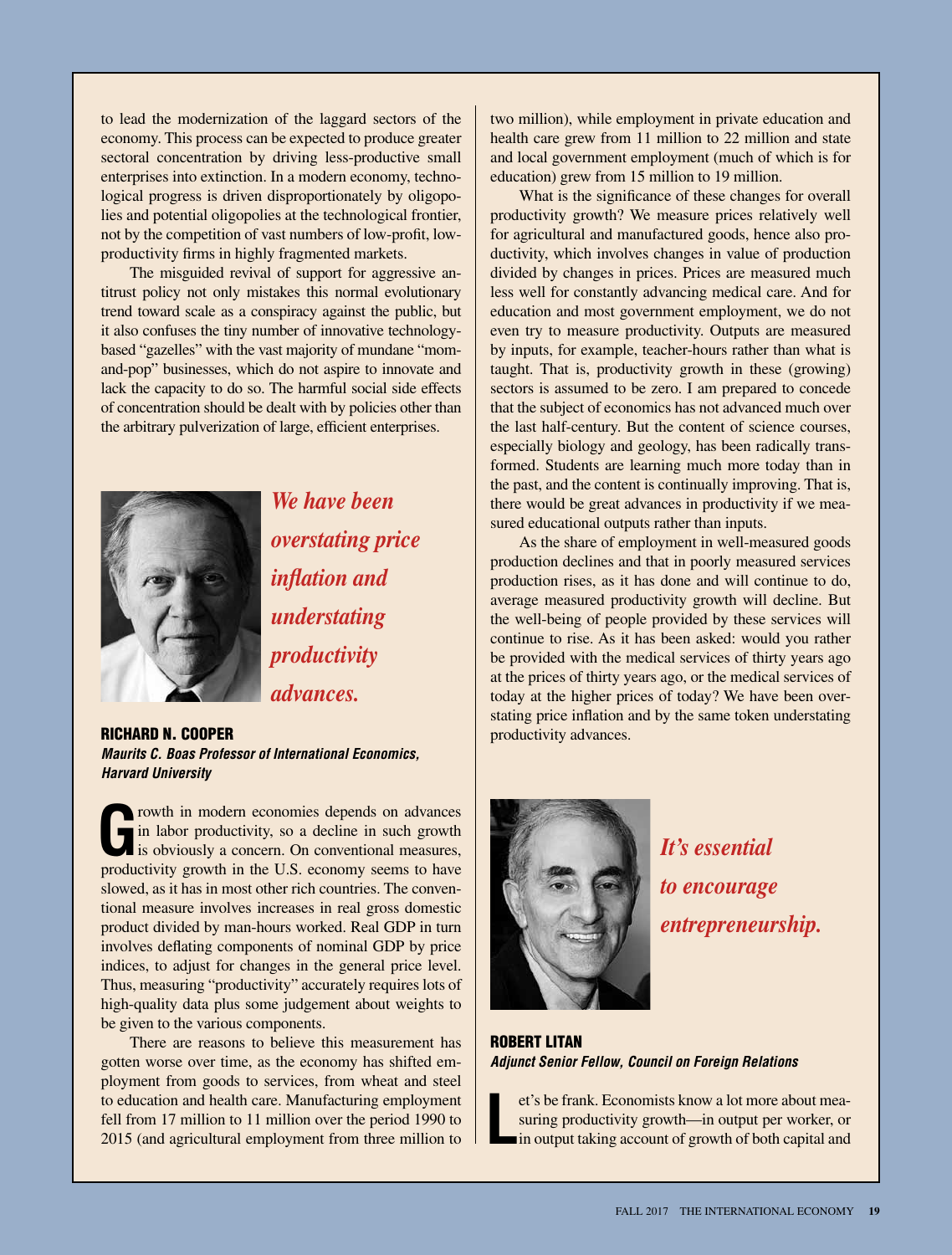labor—than about what causes it to rise and fall, or how government policies can raise it. But there are some things we do know and policymakers should act on them.

One thing we know is that there is a long lag between two of the more important government measures maintaining or ideally increasing investments in research and development and infrastructure—and the impacts they have on raising productivity growth. Policymakers have to muster the political will and patience to increase funding for both.

Second, encouraging entrepreneurship is key because entrepreneurs, especially those who commercialize disruptive innovations and who later build large companies, enhance productivity growth. Think of the key technologies that have brought us the modern age—the telegraph, telephone, television, computer software and hardware, internet search, and air conditioning. All were introduced by entrepreneurs.

The lowest-cost way to induce more startups, which has been flagging since the Great Recession, is to let in more immigrant entrepreneurs. I know any immigration reform is a political minefield, but the data are clear: immigrants are much more likely to launch businesses, especially tech businesses, than native-born Americans. So after letting the "Dreamers" stay here (what a waste, beyond cruelty, to make them leave!), immigrants with an entrepreneurial record, especially those who have already helped launch a business in the United States, should go to the head of line for permanent green cards, and ultimately citizenship.

Entrepreneurship can also be encouraged at the state and local levels. States should shorten non-compete clauses that inhibit the formation of new high-growth companies, as California has long done. States and localities should also streamline occupational licensing restrictions that inhibit formation of new companies, and movement of people to higher opportunity areas of the country. One idea: states should grant reciprocity to licenses from other states; eventually restrictions would be relaxed nationwide (this is how the United States launched interstate banking).

Mayors should encourage local entrepreneurs to mentor others, while facilitating regular networking events, like the Kauffman Foundation's highly successful "One Million Cups" programs, now in roughly one hundred cities around the country. Local school superintendents need to infuse entrepreneurship and creativity into schools, at all grade levels.

Finally, talk to the owners or presidents of any growing new business (or most larger businesses, for that matter), and he or she will tell you that one of their most difficult challenges is finding workers with the right skill sets, much of it related to information technology. We need a far more comprehensive policy for encouraging and enabling people to pursue lifetime learning, so the skills of our workers can keep up with continuing technological advances. Toward this end, the federal government should establish lifetime learning loan accounts for all adults, with repayments based on income, so borrowers will not be unduly burdened by debt service they cannot meet if they get laid off or their incomes do not increase as rapidly as desired.



*Forget the extravagant claims about growth over the next four years.* 

#### Martin Neil Baily

*Bernard L. Schwartz Chair in Economic Policy Development and Senior Fellow and Director of the Business and Public Policy Initiative, Brookings Institution*

**G**DP per hour worked in the U.S. economy rose at only 1.1 percent a year from 2004 to 2016. The United States is not alone in facing weak productivity and the state of the state of the state of the state of the state of t only 1.1 percent a year from 2004 to 2016. The United States is not alone in facing weak productivity growth as GDP per hour in Germany grew at only 0.9 percent a year, France at 0.6 percent, Japan at 0.8 percent and the United Kingdom at 0.4 percent. Data are from the OECD. Productivity growth was strong in advanced economies in the years after World War II but started to slow in the early 1970s. The computer boom pushed up the growth rate for about ten years starting in the mid-1990s, but growth has flagged again since then. Slow productivity growth is a major reason for the slow growth of average living standards and makes it much harder to deal with problems like the budget deficit.

The measurement of real GDP, and hence productivity, is far from perfect. The U.S. economy is increasingly a service economy—17 percent in health care alone—and it is very hard to measure service sector output. Today's hospitals have better tools for diagnosis, better surgical procedures, new medical devices, new drugs, and yet very little of this quality improvement is accounted for. Many of the benefits of smart phones are provided in free apps, such as Google search, and these are counted as "consumer surplus," not as part of GDP.

It is hard to know exactly how important is the mismeasurement, and of course there was mismeasurement in the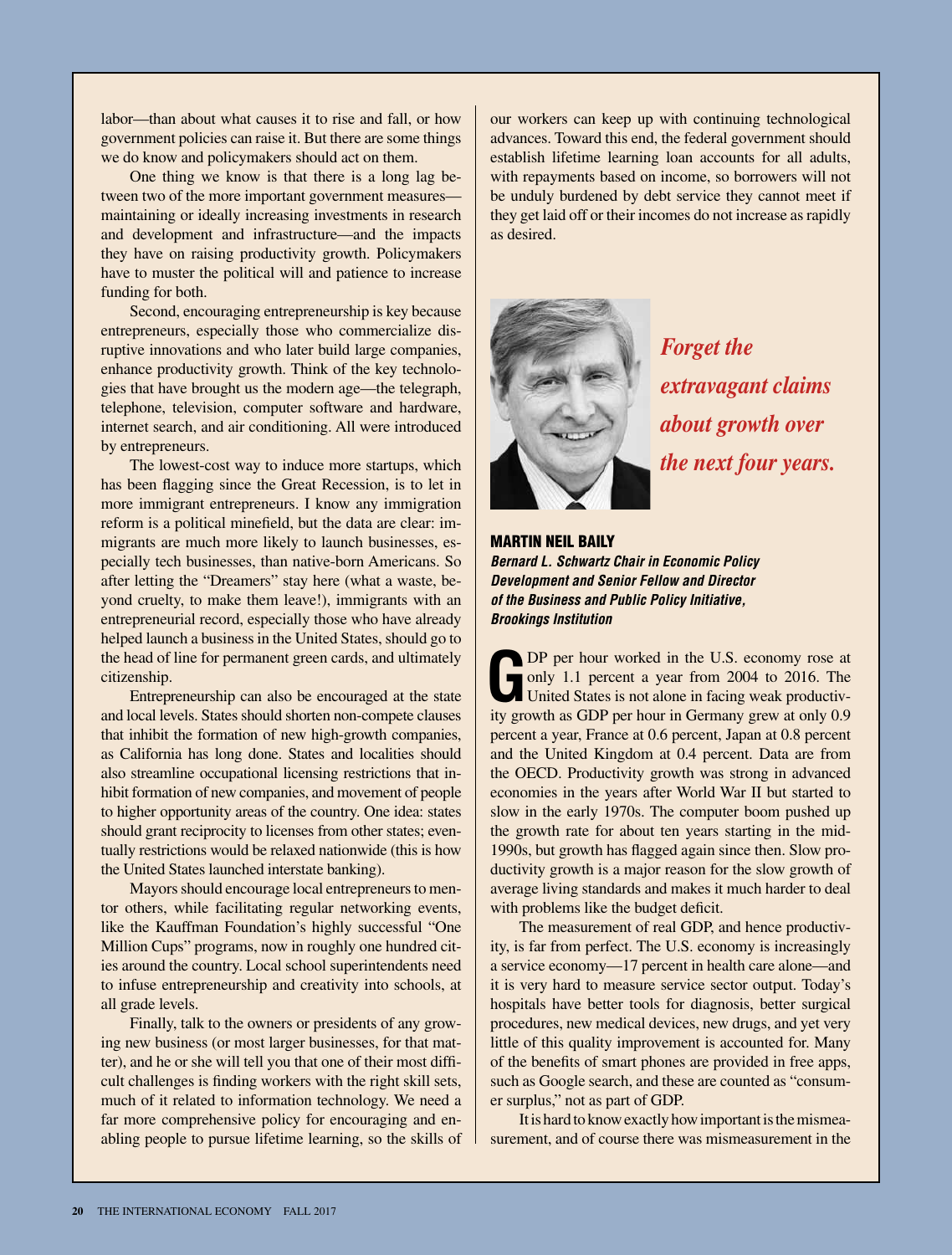past. My best guess is that true productivity grew at around 1.4 percent per year from 2004 to 2016, rather than the recorded 1.1 percent. This is not enough to overturn the slow growth problem, but it helps. Living standards have been rising a little faster than the official data suggest.

Labor productivity growth can be divided into the contribution of technological progress plus the contribution from increases in capital per worker. Capital investment has been very slow, especially since the Great Recession, partially explaining slow productivity growth.

Why has investment been so weak? One answer is that businesses do not see opportunities for profitable investment. Slow investment may be simply a consequence of an economy with a slowly growing workforce and (perhaps) stagnant technology.

It may be possible to offset, in part, business resistance to making new investments. Tax and regulatory reform could spur domestic investment. That is certainly the hope of this administration and a motivation for their efforts to simplify the complex corporate tax code.

What can be accomplished through tax reform is controversial, as critics note that most companies already pay taxes that are far below the statutory rate of 35 percent. Despite this reservation, I support efforts to reform the corporate tax code by eliminating deductions and bringing the tax rate more in line with that of our competitors. I even like the border-adjusted cash flow tax, although it is an idea that now seems dead. A better tax system could encourage more investment in the U.S. economy and add a couple of tenths to the growth rate for some years.

The persistence of slow growth seems to fly in the face of evidence of new technologies emerging everywhere. Amazon is adding robots to its warehouses; artificial intelligence is finally coming of age; companies are using the internet of things and big data; 3D printing is getting cheaper; new synthetic materials have been developed; self-driving vehicles are coming closer to reality; and CRISPR and other technologies are transforming biotech. We see so much technological change, with so little productivity growth.

One explanation is that these new technologies are more hype than reality, but my own view is that we are in a temporary lull and productivity will rebound from its recent dismal performance once the new technologies move into the mainstream economy. I do not know when a rebound may happen or how large a growth improvement there could be. My best guess is the rebound will be five or ten years into the future and GDP per hour could then grow at 1.8 percent to 2.0 percent a year. This is within the range achieved historically and is much better than the past decade. That growth in labor productivity would translate into GDP growth of 2.3 percent to 2.5 percent per year. I caution, though, that this is more a hope than an evidence-based forecast.

My advice to this administration: Forget the extravagant claims about growth over the next four years. Ours is an aging economy with slow growth in the labor force and an entrenched productivity weakness that is not fully understood nor easily reversible by policy means. Tax reform would be helpful to growth but watch out for growing budget deficits. They could derail a growth rebound. There are ways to streamline regulation and make it more efficient (like a carbon tax), but avoid demolishing hard-won protections for the environment, consumer and worker safety, and financial stability. Remember that talented immigrants helped build Silicon Valley and they contribute enormously to our economy and to the pace of innovation.



*It would be wise to take seriously the risk that Robert Gordon may be partially correct.*

#### Michael J. Boskin

*Tully M. Friedman Professor of Economics and Hoover Institution Senior Fellow, Stanford University, and former Chair, President's Council of Economic Advisors*

**A** modest rise or fall in productivity growth, well with-<br>in the historical range, compounded over a genera-<br>tion, is immensely consequential. So is the recent<br>characteristic and also in productivity equation in the historical range, compounded over a generasharp decline in productivity growth temporary, recessionrelated? A harbinger of a gloomy future? Or a measurement mirage?

The Boskin Commission report (1996) and much subsequent research concluded that official statistics were overstating inflation, and therefore understating productivity and real GDP growth, by about 1.1 percent per year due to a combination of inadequate adjustment for quality improvement, new products, and substitution bias. Several statistical improvements since have reduced the bias by 40 basis points or so per year.

The productivity growth decline, as opposed to level, could only be due to measurement issues if the underlying biases had recently gotten worse—an open empirical issue, which will become increasingly paramount. Consider two trends: the aging population raises spending on healthcare as a share of GDP. So it will be even more important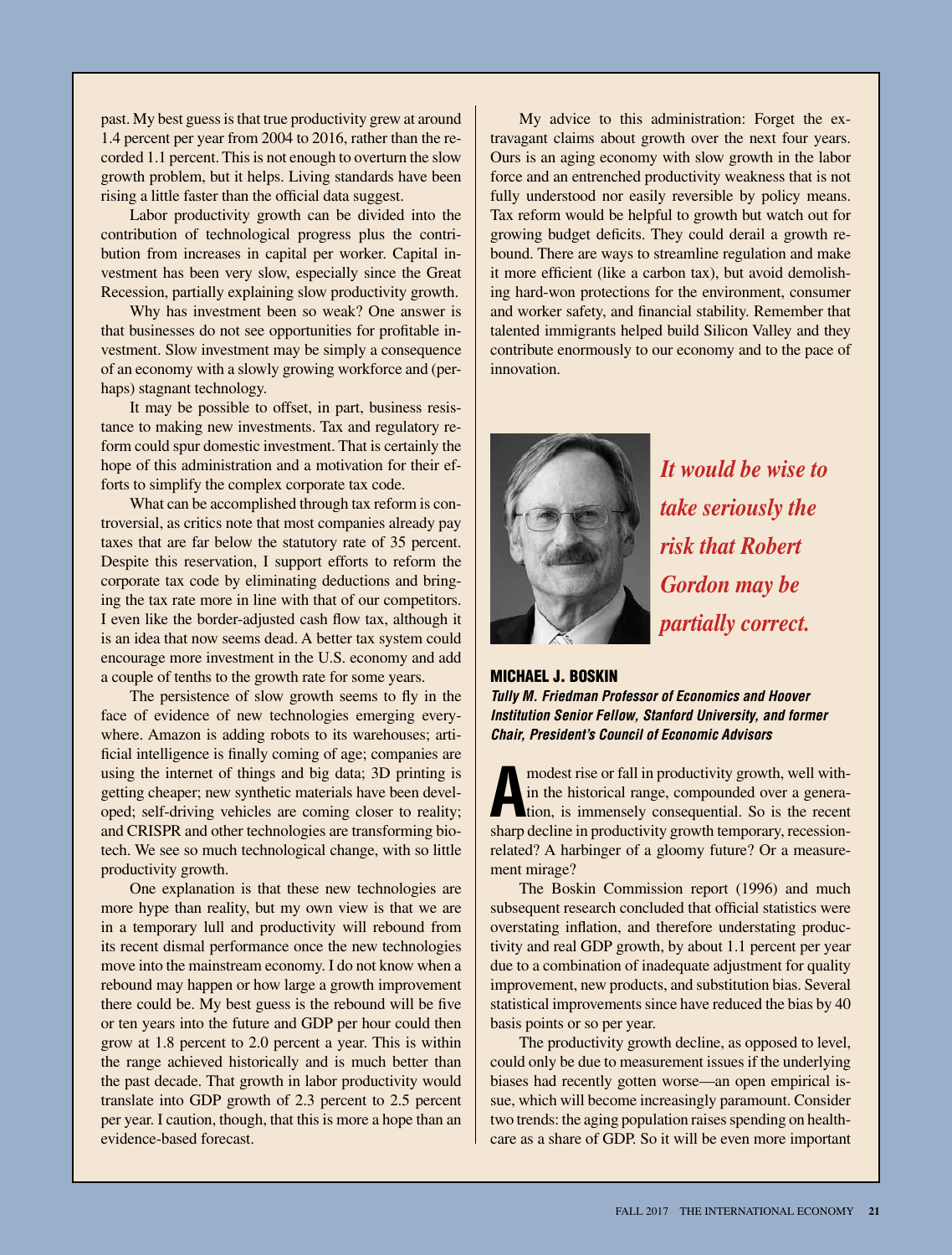to determine what part of the increased spending is buying improved quality, currently undercounted, and what is pure inflation. And technology-enabled unpaid personal productivity is replacing paid market activity, gains that go underreported in measured output.

Pessimists such as my Boskin Commission colleague, Northwestern University's Bob Gordon, claim recent technological gains aren't improving, nor are they likely to improve, productivity nearly as much as previous innovations such as electricity, the automobile, and computers.

Optimists counter with smartphones, nanotechnology, and robotics, plus Moore's Law having room to run with three dimensions likely presaging a new era of productivity improvement. The optimists dismiss the Gordon argument, too cavalierly, by saying it is not possible to predict the next "killer app" from these technologies, but they always arrive. Indeed, the main commercial value from new technology is not always what the inventor had in mind. James Watt's steam engine was originally for pumping water out of coal mines, not powering railroads or ships. Marconi was competing with the telegraph in point-to-point communication and never envisioned mass broadcast radio. And as legend has it, Thomas Edison's most original invention, the phonograph, was designed to help the blind and he sued to stop its use for music.

Economists are still debating the extent to which technology has driven economic growth as compared to investment in tangible capital, a larger and more educated work force, scale economies from larger, including global, markets, or other factors. Larry Lau, Helen Guo, and I conclude, for example, that technology has played a very large role in post-World War II G7 nations' growth. We also find that technology has been what we call generalized Solow-neutral, that is, capital- and human capital-augmenting.

That implies the realized rate of technical progress likely slows over time unless capital and human capital investment accelerates; since they haven't, this bias is another explanation for the productivity slowdown. That also helps explain the failure of western Europe and Japan to converge to U.S. income levels and is consistent with other recent studies suggesting that, at least so far, technology has not caused a total net increase in structural unemployment, as job growth in other sectors has made up for employment declines in sectors where technology has heavily substituted for labor.

Of course, the past is not necessarily prologue. Hopefully the optimists will prove correct, but it would be wise to take seriously the risk that Gordon may be at least partially correct. That should prod us to redouble the focus on productivity-enhancing economic policies such as tax, regulatory, entitlement, and education reforms that promote productive investments in tangible and human capital.



*It's premature to talk about a productivity slowdown as being the "new normal."*

#### EV EHRLICH

*President, ESC Company, former Undersecretary of Commerce,1993–1997, and former Chief Economist and Head of Strategic Planning, Unisys Corporation*

**T** hose who see slower measured productivity growth as the "new normal" should consider two fundamental challenges to that view.

The first, and more widely understood, issue is that while productivity is the ratio of outputs to inputs, we are coming to realize how murky our definitions of "output" are. It's easy to count tons of steel or boxes of Cheerios, but less so financial services, or drugs that replace surgeries, or electronic goods that burgeon in functionality, or music streaming services that expand consumer access while dramatically reducing nominal receipts, or cloud-based services such as Yelp or Maps that collapse information-gathering costs. And all this is before we think about sectors that traditionally pose measurement problems, such as owner-occupied housing or government. (And these problems affect more than output measurement. If we really don't know what "output" is, then perhaps the Fed should be targeting nominal GDP rather than its inflation component.)

The second issue is yet to receive similar attention—the current decidedly and widespread anti-growth policy mix. We are fixated on public sector austerity, and within that austerity, tend to favor consumption (entitlements) over investment. (Even the Trump infrastructure plan appears to be little more than a tax gimmick to move such spending off the government's books, rather than a much-needed overhaul of how infrastructure is appraised, approved, and funded.) Other aspects of policy are as bad or worse. The skewed income distribution means less demand at any level of national income; tax reform could pour gas on this fire by turning our tax system into one based almost wholly on labor income. High-volume financial trading and new synthetic products lead our markets to focus on rearranging wealth rather than creating it. We seem more willing to celebrate the new "platform" monopolies than regulate them. The current stop-gap Obamacare program—and the cheap histrionic attempts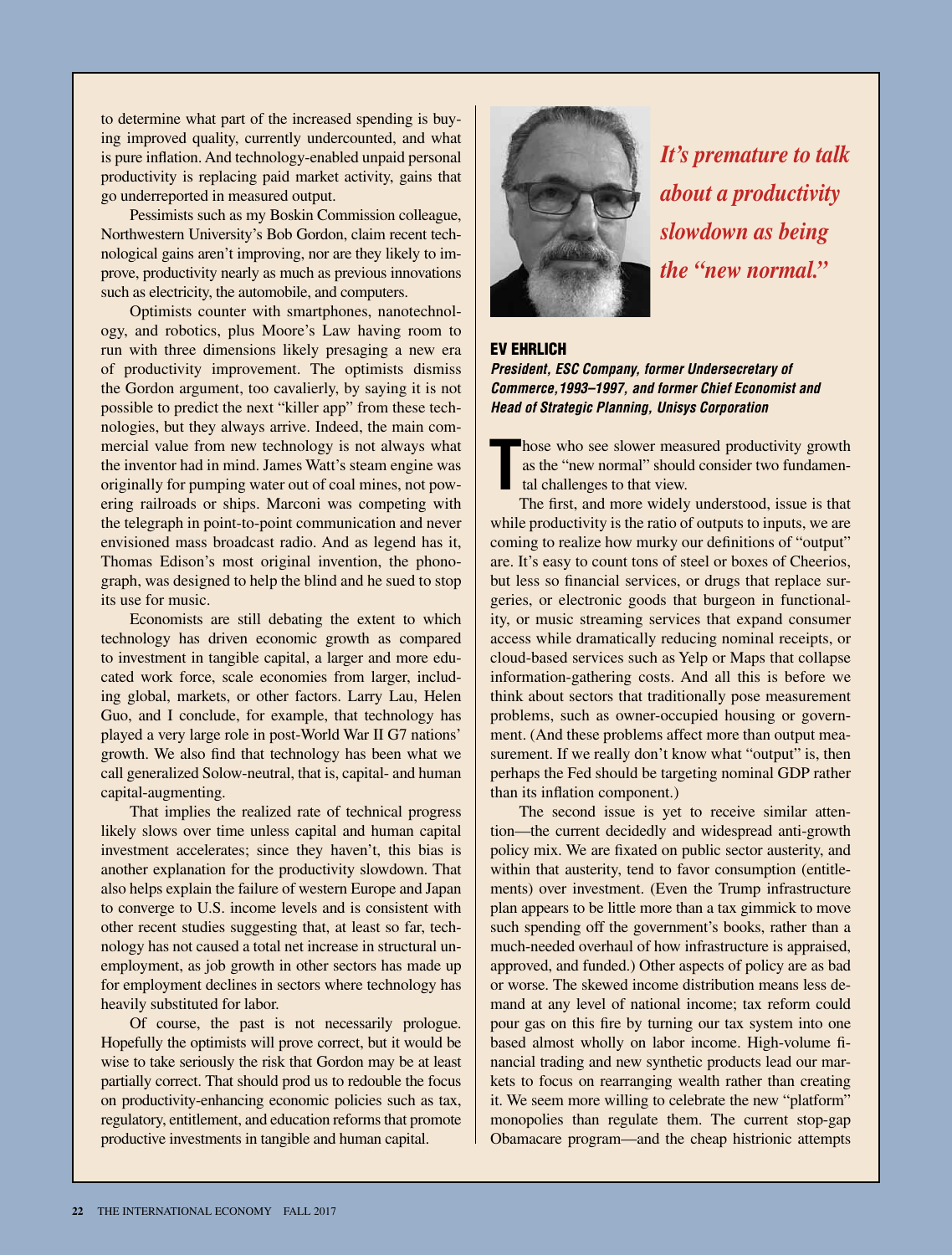to eliminate it—have stalled any progress toward rationalizing a sector that soaks up one-sixth of national output, twice the proportion of other, similarly healthy societies. The liberal trade regime is under assault. And we will encounter a new, short-term headwind if we prematurely unravel a monetary policy consistent with the current disinflationary environment.

These "mezzo-economic" issues affect growth as surely as does the Keynesian toolbox. And, consequently, they contribute to slow growth and slow growth expectations, which inhibit productivity-enhancing investment. So it's premature to talk about a productivity slowdown as being the "new normal."

But it's unfortunate that policies to reverse the deterioration in the income distribution, eliminate potentially destabilizing financial practices, restrain market power, reform the bloated health care sector (starting with a long-overdue single-payer framework), and promote public investment are not part of the "new normal" as well. Those are the issues that must be addressed, rather than omphaloskeptically contemplating the death of productivity.



*The honest answer: Who knows?*

#### Jared Bernstein

*Senior Fellow, Center on Budget and Policy Priorities, and former Chief Economist and Economic Adviser to Vice President Joe Biden*

Solution to the arithmetic dictates that, along with slow labor<br>
force growth (a significant part of which is due to<br>
aging workforces), slow productivity growth is conforce growth (a significant part of which is due to aging workforces), slow productivity growth is contributing to the deceleration of GDP growth in economies across the globe.

To be clear, in the U.S. case, conventional forecasts, like those of the Congressional Budget Office, attribute most of the deceleration (70 percent) in potential growth to slowing labor force growth.

Still, even if we accept potential measurement issues, the productivity slowdown is real, and extremely important. Cutting to the chase, outside of accounting

exercises that raise as many questions as they answer, economists do not understand the underlying forces that make productivity speed up and slow down. This creates the dreaded "empty hole problem": since no one knows the answer, partisans fill the hole with their favorite candidate, which in today's Washington is "tax cuts and deregulation."

There are two broad schools in this debate: productivity pessimists and optimists. The pessimists are a larger group and, at least in my judgement, have better evidence. They suggest that the slowdown began before the Great Recession, so it's unlikely to be demand-driven. Their focus is on the slowdown in total factor productivity, the part of output growth left over after you subtract out the growth of all the inputs. The residual is a proxy for innovation, and for all the talk, no one really knows what drives innovation cycles.

The optimists largely depend on mismeasurement claims and long-term mean reversion arguments. There's some evidence for both.

Since we're talking about growth rates, showing evidence of mismeasurement is not proof of anything. It must be shown that mismeasurement is getting worse, that is, we're increasingly leaving out value added in our measures of real output. Some mismeasurement claims stem from the observation that sectors wherein it is harder for national accountants to pick up true declines in qualityadjusted prices—health care, software, the "app" economy—are the very sectors that are growing as a share of value added, meaning even constant mismeasurement in those sectors could lead to downward bias in measured output and thus productivity.

However, careful research challenges these claims, I think convincingly. Some of this work points out that if anything, we're doing a better job of measuring hardware and software, thus the productivity slowdown may be understated (in the United States, we're also producing less hardware). Other work finds that, yes, our price indices are missing tech improvements, such that total factor productivity in that sector has hardly slowed at all. But this just implies total factor productivity outside of tech has decelerated even faster than we thought. Other work shows that productivity is falling across many countries, and its decline is uncorrelated with their production of information technology.

Finally, estimates of mismeasurements, even if they're right, are not large enough to offset the full extent of the slowdown or replace much of the implied lost output.

At the risk of my own filling of the empty hole, I'll offer three explanations that make sense to me. First, some of the most interesting research in this space shows an historically unique divergence between the productivity growth of so-called "frontier" and "laggard" firms. Why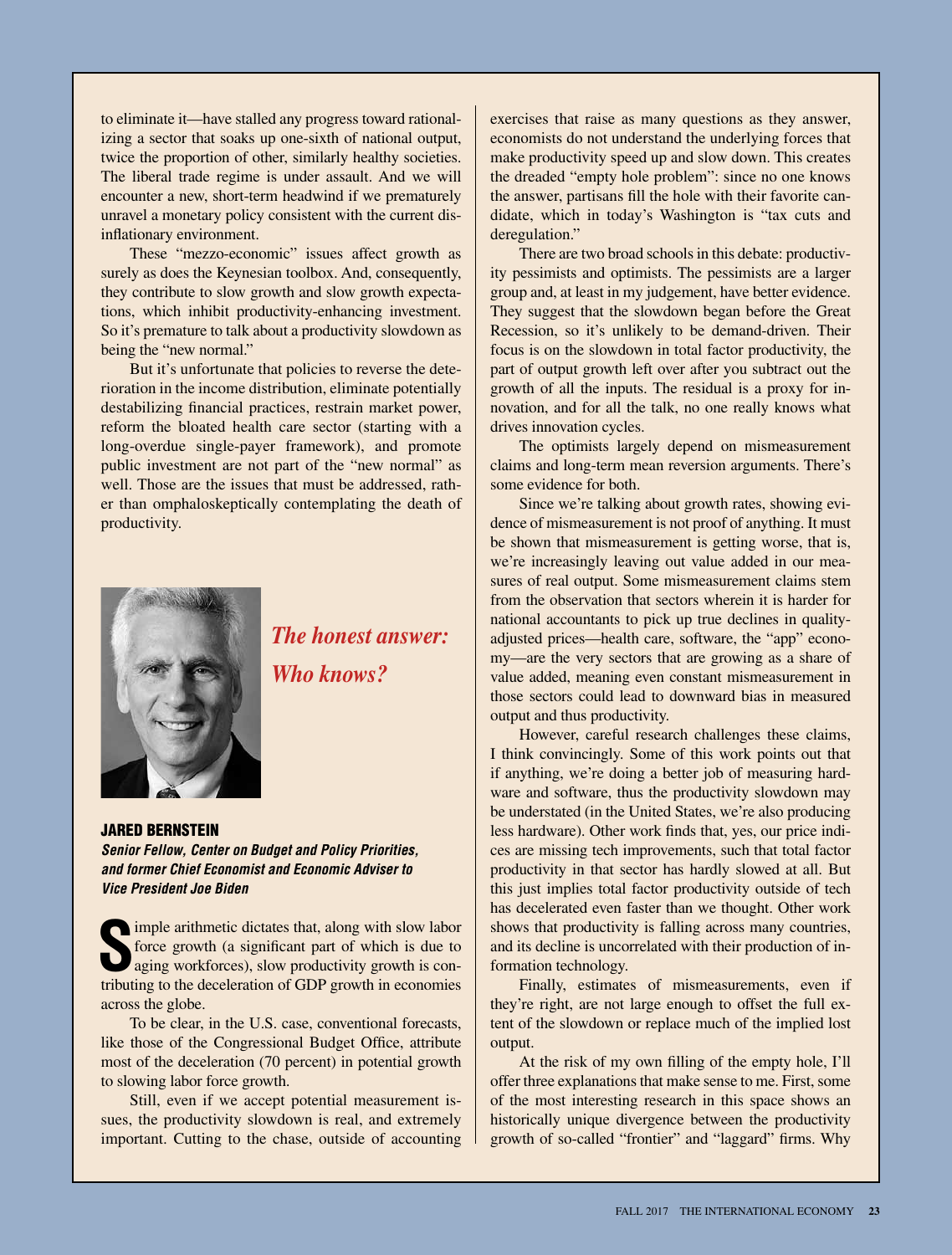have the latter failed to adopt the technologies of the former, and why hasn't that failure led to their demise? This may be an important market failure.

Second, though the productivity slowdown predates the Great Recession, "secular stagnation" has been upon the land for quite a while now, and thus it might be a mistake to reject the "weak demand" hypothesis. I can think of a simple, intuitive model wherein strong demand boosts unit labor costs, squeezing unit profits, such that maintaining profit margins means finding ways to produce more efficiently.

Third, simple regressions show that the most accurate forecasts of productivity growth use very long—as in forty years—autoregressive lags.

Perhaps we will eventually mean-revert back to healthier productivity growth rates. But the honest answer must be: Who knows? On the other hand, putting aside challenging and often toxic politics, there's a simple lever that would boost labor force and thus GDP growth: welcoming immigration reform.



*The dynamics of productivity growth and real compensation are masked by the aggregate and the averages.*

#### Catherine L. Mann *Chief Economist and G20 Deputy, Organization for Economic Cooperation and Development*

**A** key challenge facing virtually all economies is a decline in productivity growth over the last few decades. This decline poses problems of both meeting proposes the state of the meeting decline in productivity growth over the last few deexpectations (that people have for themselves and their children) and commitments (that policymakers have made with regard to health care, pensions, and bond holders).

So we need to be thinking a lot about productivity. Work at the OECD using firm-level data shows that looking below the averages is key to setting out an evidencebased policy agenda to respond to the productivity challenge.

OECD research has documented three important characteristics of the time series of productivity growth. First, the decline in the average growth in productivity masks a widening divergence in productivity performance

among the top firms in each sector and the rest of the firms in that sector—the so-called "Best *versus* the Rest."

Second, the lagging firms in each sector have had essentially no productivity growth in twenty years. Why? Research shows that important factors holding back the productivity growth of lagging firms include policies that inhibit exit (such as bad loan forbearance, judicial delays for restructuring, and negative attitudes toward personal bankruptcy); some of these also inhibit the financial sector from extending credit to support new investment that would aid productivity growth by allowing new firms to expand. Other hypotheses focus on the slowing diffusion of innovation from the "best" to the "rest." Research points to policies ranging from housing costs to skill training that inhibits the matching of workers to the right jobs. An important corollary of failure to exit and poor matching is the slowdown in business dynamism, another feature of the productivity slowdown. A further hypothesis requiring additional research focuses on the frontier firms, and whether intellectual property hoarding by those firms could limit diffusion.

A third observation from this firm-level perspective is that, up until around the financial crisis, the pace of productivity performance of the top firms in each sector continued to increase. Since then, the performance of frontier firms in different sectors has started to diverge, with productivity growth in services sectors, particularly information technology services, continuing to strengthen. Productivity among frontier firms in other sectors has flagged, again showing the importance of looking below aggregates and averages. Some hypotheses for this slowdown for some sectors at the frontier include: Lack of demand to encourage investment to complement productivity; the slowdown in trade intensity and concomitant lack of technology and management skills transfer; and mergers that reduce competitive pressures that induce innovation to stay ahead. Research is ongoing.

Finally, but importantly, a fourth observation gained from the firm-level analysis is the divergence of workers' real compensation. Workers' real compensation tracks well the sluggish productivity among the laggard firms, thus helping to explain the dismal income performance for many workers in the advanced countries. However, there is a gap between productivity and real compensation at the frontier firms. Those workers earn a lot more than their colleagues in lagging firms in each sector, but they apparently do not earn their marginal product. Is this real wage divergence at the frontier between productivity and compensation related to the flagging productivity itself or is there something else at work?

In sum, rethinking productivity growth—and policies to change the trend—is all about using micro data to parse through the very significant differences in the dynamics of productivity growth and real compensation masked by the aggregate and the averages.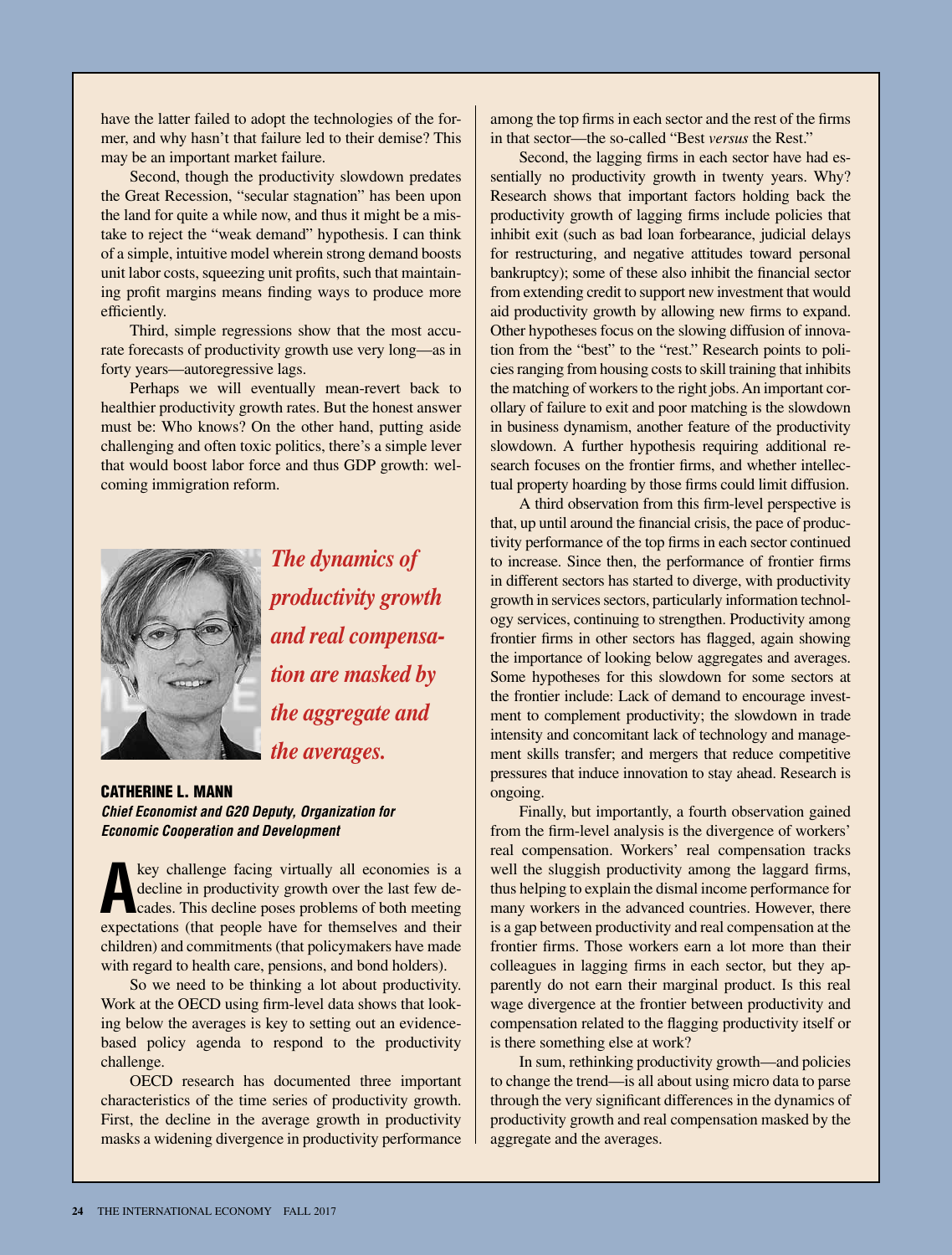

## *Be skeptical of the defeatist theory.*

Marco Annunziata *Chief Economist and Head of Business Innovation Strategy, General Electric*

**U**.S. productivity has slowed to a crawl: a mere 0.5 percent average in this recovery (2011–2016) compared to 3 percent in 1996–2005 and a long-term average sure and **Matter and the state of the state of the state of the** percent average in this recovery (2011–2016) compared to 3 percent in 1996–2005 and a long-term average over 2 percent. Most advanced economies have suffered a similar fate. This has fed into a gloom-and-doom narrative: some economists argue we have entered an era of permanently slow growth, and business expectations and policy priorities should be reset accordingly.

Policymakers should be skeptical of this defeatist narrative. Nothing is inevitable or irreversible in the recent productivity slowdown. Productivity is propelled by innovations in technology and in business models—and innovation is alive and well, beginning to transform key sectors of the economy, from manufacturing to energy, from transportation to health care. The digital innovations that have transformed our personal lives are spreading to industry.

Additive manufacturing, or 3D printing, now allows us to build lighter and stronger components, faster and at lower cost. Augmented reality-enabled wearable devices (think an industrial-grade Google glass) augment the skills of factory floor workers—improving productivity by 30 percent on first use in GE pilot projects. Equally impressive advances are taking place in precision medicine, in power generation and distribution, and in autonomous vehicles.

From my vantage point in GE, I see a constant flow of technological advances and the efficiency benefits they yield. There is no doubt in my mind that the growthenhancing power of innovation is as strong today as it has ever been.

Some of these benefits are going unmeasured, if not unnoticed. Economic statistics lag changes in the economy, and when the changes are as fast and profound as today, the degree of mismeasurement increases. But I do not think mismeasurement is the main issue.

The bigger problem is the lackluster pace of investment that has so far prevented new innovations from scaling across the economy. U.S. private investment has averaged only 16 percent of GDP in the last few years, well below the pre-crisis 19 percent. High uncertainty and the pessimistic bias of press headlines pushed businesses into a defensive stance, focused more on cutting costs than on investing for growth.

As investment picks up, thanks to an improved global growth outlook and stronger business confidence, new technologies will get incorporated into the capital stock at a faster pace. Companies will need to retrain and redeploy workers, adapt processes, and change management practices—turning the magic of innovation into productivity takes hard work. Productivity will accelerate.

Policymakers should focus on creating the conditions for stronger investment: a simpler tax framework, effective but leaner regulations, an education system better able to create the right skills, including through closer collaboration with industries, and with a strong foundation of basic research. They should invest in infrastructure, not just to "fix the potholes," but to incorporate digital technologies in the basic infrastructure for transportation, energy, and communication, and to facilitate the diffusion of digitalindustrial technologies.

Human ingenuity is as strong as it ever was. We should focus our efforts on innovation and investment, and faster productivity growth is well within our reach.



*Don't let the productivity puzzle become a distraction.*

#### Mohamed A. El-Erian

*Chief Economic Advisor, Allianz; Chair, President Obama's Global Development Council; and author,* **The Only Game in Town: Central Banks, Instability, and Avoiding the Next Collapse** *(Random House, 2016)*

In today's unusually fluid global economy, solving the productivity puzzle will take time and a lot of smart analytical efforts. Success requires untangling and isolating in inhannelistic scale and isolating inhannelistic n today's unusually fluid global economy, solving the productivity puzzle will take time and a lot of smart anaan inherently complicated set of possible contributing factors involving mismeasurements and data collection problems, changing investment functions, ongoing domestic and cross-border structural changes, institutional decay factors, demographic changes, and spillovers from years of deficient aggregate demand.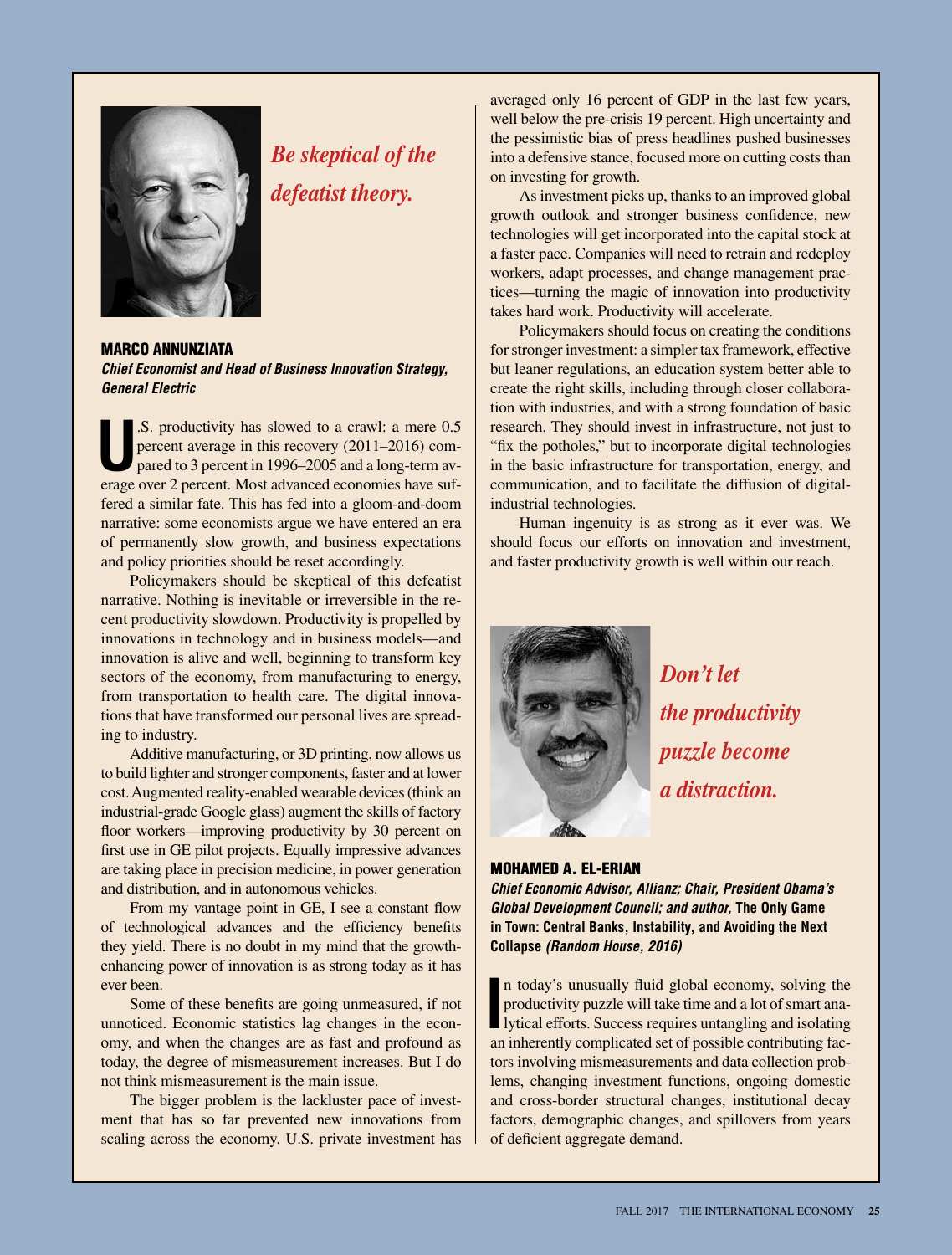An important issue for the policymakers—and, more importantly, for politicians in several advanced countries who are yet to step up fully to their economic governance responsibilities—is to keep this baffling complexity from delaying the urgent need to revamp growth models that continue to rely excessively on finance and central bank liquidity. We don't need a definitive solution to the productivity puzzle to validate the need for modernizing infrastructure, enhancing skill acquisition and labor retraining, reducing the imbalance in demand management, expanding public-private partnerships, and improving global policy coordination.



*The reason for the slowdown? The return on capital is higher in emerging markets.*

Richard C. Koo *Chief Economist, Nomura Research Institute, and author,* **The Other Half of Macroeconomics and the Fate of Globalization** *(2018)*

**L** ow productivity growth in the advanced nations is attributable largely to the fact that the return on capital, especially in manufacturing, is now substantially higher in the emerging economies than at home. Since manufacturing is where the greatest productivity gains can be expected, its relocation to countries where wages are a fraction of those at home has curbed domestic investment in productivity-enhancing equipment.

CEOs under shareholder pressure to maximize the return on capital also have little choice but to invest where expected returns are the highest, even if they can still earn a positive return domestically. In other words, businesses continue to invest in an attempt to satisfy shareholder expectations for ever-larger profits, but the bulk of their investment is now taking place abroad.

As evidence of this reorientation, factories operated by or producing for corporations in the advanced countries now blanket China's entire coastal region along with vast areas of Vietnam, Bangladesh, and other parts of Asia. Emerging economies are also making tremendous efforts to attract foreign direct investment by providing better infrastructure and more highly educated workforces.

Economists, meanwhile, never envisioned a world in which the return on capital is higher abroad than at home. The profession continues to operate on the assumption that investment in productivity-enhancing equipment will pick up if only real interest rates fall far enough. That assumption may have been valid thirty years ago, but it no longer holds today. This fundamental misreading of the global environment has prompted monetary authorities in advanced countries to engage in astronomical amounts of quantitative easing and implement negative interest rate policies, the benefits of which have been modest at best.

At the same time, the decline in domestic private investment means government borrowings are much less likely to "crowd out" private investment. And with domestic businesses exhibiting only weak demand for funds, bond yields have fallen to extremely low levels. These indicators suggest that governments in the advanced countries should mobilize fiscal policy to rebuild and expand long-neglected public infrastructure. That, in turn, would boost national productivity by minimizing the time people spend in slow and unreliable trains or in traffic jams on overused but under-maintained roads and bridges.



*It is safer to rely on what we know, rather than speculate on what may happen.*

#### MAREK DABROWSKI

*Non-Resident Scholar, Bruegel, and CASE Fellow, CASE - Center for Social and Economic Research*

There are many conventional wisdoms about productivity growth and its perspectives. Some of them have been mentioned in your question. Moreover, forecasting future productivity trends is even more difficult here are many conventional wisdoms about productivity growth and its perspectives. Some of them have been mentioned in your question. Moreover, forebecause too many factors will affect them.

Therefore, it is safer for policymakers to rely on what we know rather than speculate on what may happen. Sadly, the available statistics demonstrate that productivity growth in the United States and other advanced economies slowed down in the last ten to fifteen years after spectacular increases in 1990s and early 2000s. If mismeasurement has any impact on these statistics, it overestimates productivity growth rather than underestimates